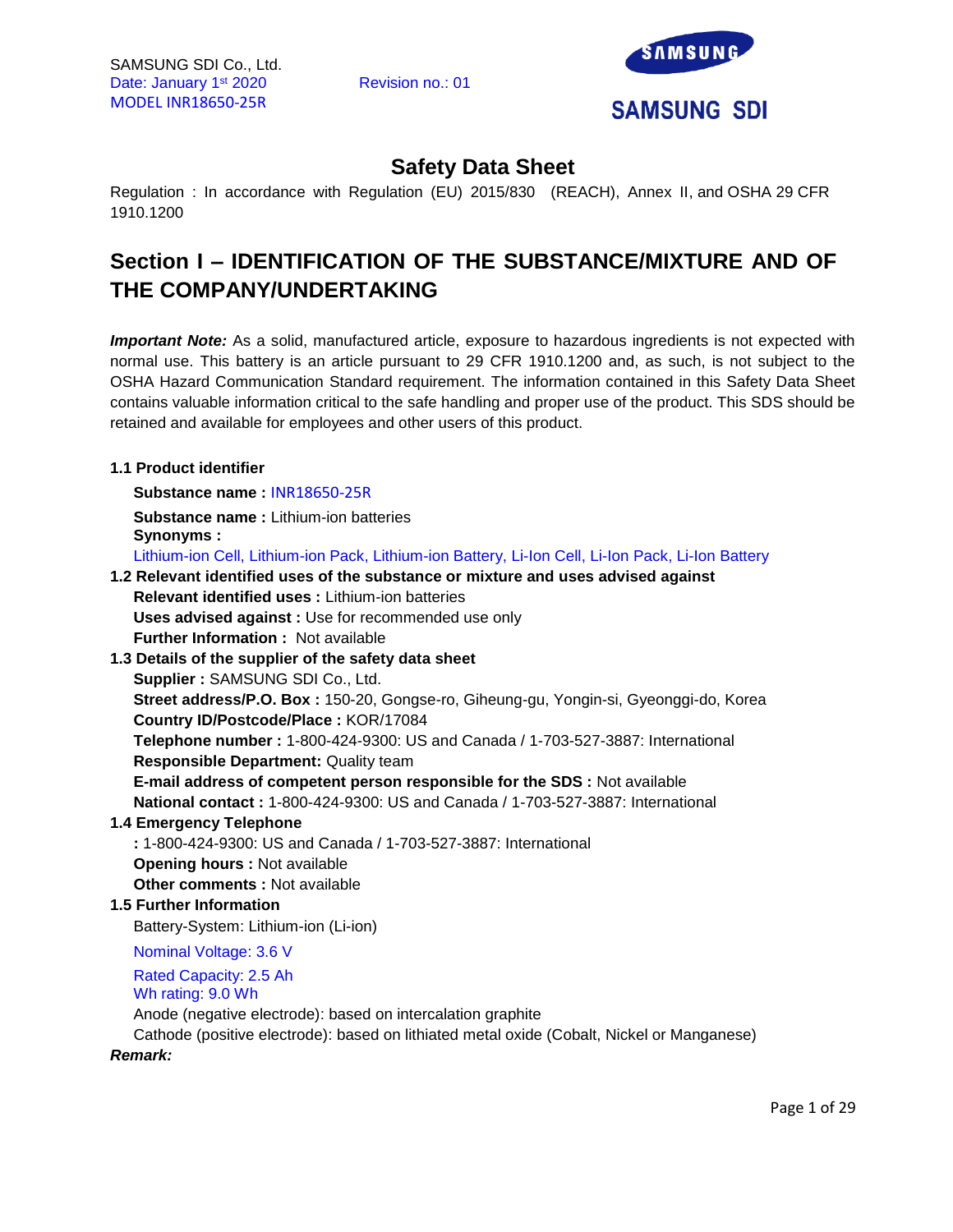

The information and recommendations set forth are made in good faith and believed to be accurate as of the date of preparation. SAMSUNG SDI Co., Ltd. makes no warranty, expressed or implied, with respect to this information and disclaims all liabilities from reliance on it.

# **Section II – HAZARDS IDENTIFICATION**

※ This is a product that fulfills a certain function in solid state with specific shape without dischargin g any chemical substance in its use and has no obligation to write (M)SDS. Since this document co ntains the precautions for safe handling related to its materials or chemical substances consisting of this product, please note that these overall information is irrelevant to this product.

#### **2.1 Classification of the substance or mixture**

**2.1.1 Classification according to Regulation (EC) No. 1272/2008 [CLP] and OSHA 29 CFR 1910.12 00 :** Not classified

#### **2.1.2 Additional information:**

#### **Classification of the substance or mixture.**

**Preparation Hazards and Classification:** The product is a Lithium ion cell or battery and is therefore classified as an article and is not hazardous when used according to the recommendations of the manufacturer. The hazard is associated with the contents of the cell or battery. Under recommended use conditions, the electrode materials and liquid electrolyte are non-reactive provided that the cell or battery integrity remains and the seals remain intact. The potential for exposure should not exist unless the cell or battery leaks, is exposed to high temperatures or is mechanically, electrically or physically abused/damaged. If the cell or battery is compromised and starts to leak, based upon the battery ingredients, the contents are classified as Hazardous.

#### **Hazardous Materials Information Label (HMIS)**

Health: Not available Flammability: Not available Physical Hazard: Not available

#### **NFPA Hazard Ratings**

Health: Not available Flammability: Not available Reactivity: Not available

#### **2.2 Label elements**

**Hazard pictograms :** Not applicable **Signal word :** Not applicable **Hazard statement :** Not applicable **Precautionary statements:** Not applicable **Supplemental Hazard information (EU) :** Not applicable

#### **2.3 Other hazards :**

**Appearance, Color and Odor:** Solid object with no odor.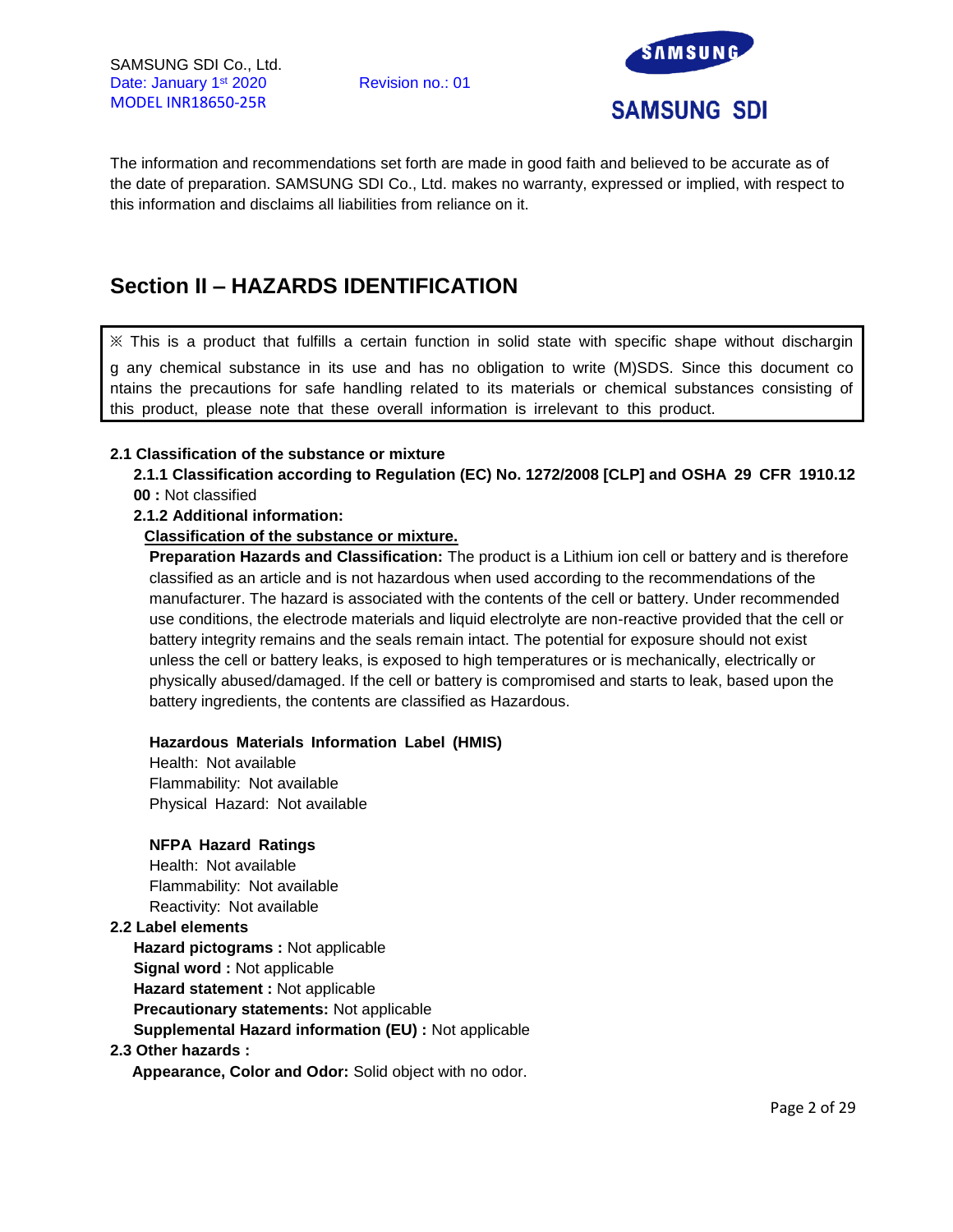

**Primary Routes(s) of Exposure:** These chemicals are contained in a sealed enclosure. Risk of exposure occurs only if the cell or pack is mechanically, thermally, electrically or physically abused to the point of compromising the enclosure.

If this occurs, exposure to the electrolyte solution contained within can occur by inhalation, ingestion, eye contact and skin contact.

# **Potential Health Effect(s):**

**Acute (short term):** see Section 8 for exposure controls.

In the event that this cell or pack has been ruptured, the electrolyte solution contained within the cell would be corrosive and can cause burns to skin and eyes.

**Inhalation:** Inhalation of materials from a sealed cell is not an expected route of exposure. Vapors or mists from a ruptured cell may cause respiratory irritation.

**Ingestion:** Swallowing of materials from a sealed cell is not an expected route of exposure.

Swallowing the contents of an open cell can cause serious chemical burns to mouth, esophagus, and gastrointestinal tract.

**Skin:** Contact between the cell and skin will not cause any harm. Skin contact with the contents of an open cell can cause severe irritation or burns to the skin.

**Eye:** Contact between the cell and the eye will not cause any harm. Eye contact with the contents of an open cell can cause severe irritation or burns to the eye.

**CHRONIC (long term):** see Section 11 for additional toxicological data.

**Interactions with other chemicals:** Immersion in high conductivity liquids may cause corrosion and breaching of the cell or battery enclosure. The electrolyte solution inside of the cells may react with alkaline (basic) materials and present a flammability hazard.

**Potential Environmental Effects**: Not Available.

**Information on whether the substance or mixture meets the criteria for PBT or vPvB : See a section 12.5 of the Safety Data Sheet.**

# **Section III – COMPOSITION/INFORMATION ON INGREDIENTS**

#### **3.1 Mixture**

| <b>CAS No.</b> | EC No.        | <b>REACH</b><br><b>Registratio %</b> [weight]<br>n No. |           | <b>Name</b>         | Common Name<br>(Synonyms)        | <b>Classification</b><br>according to<br><b>Regulation(EC) No</b><br>1278/2008(CLP) |
|----------------|---------------|--------------------------------------------------------|-----------|---------------------|----------------------------------|-------------------------------------------------------------------------------------|
| 12325-84-7     | Not available |                                                        | $10 - 20$ | Litium nickel oxide | Li <sub>2</sub> NiO <sub>2</sub> | Not classified                                                                      |
| 7440-44-0      | 231-153-3     | $\sim$                                                 | $10 - 20$ | Carbon              | Carbon activated                 | Not classified                                                                      |
| 7439-89-6      | 231-096-4     |                                                        | $10 - 20$ | Iron                | Fe                               | Not classified                                                                      |
| 7440-50-8      | 231-159-6     |                                                        | $5 - 15$  | Copper              | Cu                               | Acute Tox. 4, H302                                                                  |

Page 3 of 29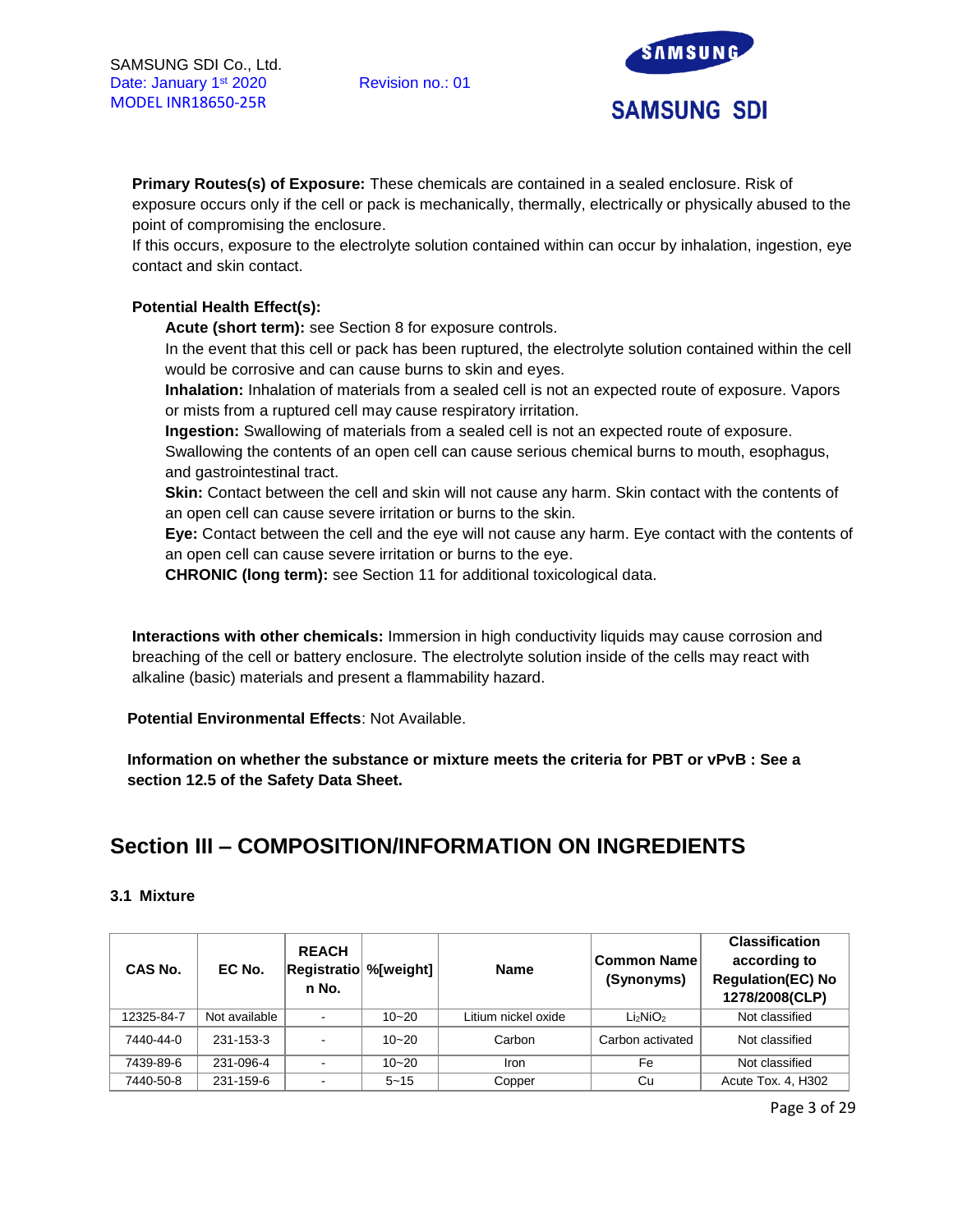SAMSUNG SDI Co., Ltd. Date: January 1<sup>st</sup> 2020 Revision no.: 01 MODEL INR18650-25R



# **SAMSUNG SDI**

|              |               |                              |              |                             |                                  | Eye Irrit. 2, H319      |  |
|--------------|---------------|------------------------------|--------------|-----------------------------|----------------------------------|-------------------------|--|
|              |               |                              |              |                             |                                  | Acute Tox. 3, H331      |  |
|              |               |                              |              |                             |                                  | Aquatic Acute 1, H400   |  |
|              |               |                              |              |                             |                                  | Aquatic Chronic 1, H410 |  |
|              |               |                              |              |                             |                                  | Skin Sens. 1, H317      |  |
| 12031-65-1   | 620-400-4     |                              | $1 - 10$     | Lithium nickel dioxide      | Lithium nickelate                | STOT RE 1, H372 **      |  |
|              |               |                              |              |                             |                                  | Carc. 1A, H350i         |  |
|              |               |                              |              |                             |                                  | Pyr. Sol. 1, H250       |  |
|              |               |                              |              |                             |                                  | Water-react. 2,         |  |
|              |               |                              |              |                             |                                  | H261(pyrophoric)        |  |
| 7429-90-5    | 231-072-3     |                              | $1 - 10$     | Aluminium                   | Al                               | Flam. Sol. 1, H228      |  |
|              |               |                              |              |                             |                                  | Water-react. 2.         |  |
|              |               |                              |              |                             |                                  | H261(stabilised)        |  |
| 12190-79-3   | 235-362-0     | $\frac{1}{2}$                | $1 - 10$     | Cobalt lithium dioxide      | Lithium cobaltite                | Not classified          |  |
|              |               |                              |              |                             | Carbonic acid                    |                         |  |
| 616-38-6     | 210-478-4     |                              | $1 - 10$     | Dimethyl carbonate          | dimethyl ester                   | Flam. Liq. 2, H225      |  |
|              |               |                              |              | Lithium Manganese (III, IV) |                                  |                         |  |
| 12057-17-9   | 601-724-5     | $\blacksquare$               | $1 - 10$     | oxide                       | LiMn <sub>2</sub> O <sub>4</sub> | Not classified          |  |
|              |               |                              |              |                             | Ethene,                          |                         |  |
| 9002-88-4    | 618-339-3     |                              | $1 - 10$     | Polyethylene                | homopolymer                      | Not classified          |  |
| 96-49-1      | 202-510-0     |                              | $1 - 3$      | Ethylene carbonate          | 1,3-Dioxolan-2-one               | Not classified          |  |
|              |               |                              |              |                             | ithium                           |                         |  |
| 21324-40-3   | 244-334-7     |                              | $1 - 3$      | Lithium                     | hexafluorophospha                | Not classified          |  |
|              |               |                              |              | hexafluorophosphate(1-)     | te                               |                         |  |
| 7782-42-5    | 231-955-3     |                              | $1 - 3$      | Graphite                    | Grafito                          | Not classified          |  |
| 623-53-0     | 433-480-9     | $\qquad \qquad \blacksquare$ | $1 - 3$      |                             | <b>EMC</b>                       | Not classified          |  |
|              |               |                              |              | Ethyl methyl carbonate      |                                  |                         |  |
| Trade secret | Not available |                              | $0.1 - 0.99$ | Trade secret 1              | Gasket material                  | Not classified          |  |
|              |               |                              |              |                             |                                  | Skin Sens. 1, H317      |  |
| 7440-02-0    | 231-111-4     |                              | $0.1 - 0.99$ | Nickel                      | Ni                               | Carc. 2, H351           |  |
|              |               |                              |              |                             |                                  | <b>STOT RE 1, H372</b>  |  |
|              |               |                              |              |                             |                                  | Aquatic Chronic 3, H412 |  |
|              |               |                              |              | 1,4-Benzenedicarboxylic     |                                  |                         |  |
|              |               |                              |              | acid, 1,4-dimethyl ester,   |                                  |                         |  |
| 25640-14-6   | 607-767-6     |                              | $0.1 - 0.99$ | polymer with 1,4-           | 1,2 ethanediol                   | Not classified          |  |
|              |               |                              |              | cyclohexanedimethanol       |                                  |                         |  |
|              |               |                              |              | and 1,2-ethanediol          |                                  |                         |  |
| 9003-07-0    | 618-352-4     | ä,                           | $0.1 - 0.99$ | 1-Propene, homopolymer      | Polypropylene                    | Not classified          |  |
|              |               |                              |              |                             |                                  | Skin Irrit. 2, H315     |  |
| 872-50-4     | 212-828-1     |                              | $0.3 - 0.99$ | 1-methyl-2-pyrrolidone      | 1-methylpyrrolidin-              | Eye Irrit. 2, H319      |  |
|              |               |                              |              |                             | 2-one                            | STOT SE 3, H335         |  |
|              |               |                              |              |                             |                                  | Repr. 1B, H360D***      |  |
|              |               |                              |              |                             |                                  | Skin Sens. 1, H317      |  |
|              |               |                              |              |                             |                                  | Muta. 2, H341           |  |
| 16812-54-7   | 240-841-2     |                              | $0.1 - 0.99$ | Nickel sulphide             | Nickel monosulfide               | STOT RE 1, H372 **      |  |
|              |               |                              |              |                             |                                  | Aquatic Acute 1, H400   |  |
|              |               |                              |              |                             |                                  | Aquatic Chronic 1, H410 |  |
|              |               |                              |              |                             |                                  | Carc. 1A, H350i         |  |
|              |               |                              |              | Poly[N,N'-(1,4-phenylene)-  |                                  |                         |  |
| 26023-21-2   | 631-079-5     |                              | $0.1 - 0.99$ | $3,3',4,4'-$                | Imide resin                      | Not classified          |  |
|              |               |                              |              | benzophenonetetracarboxy    |                                  |                         |  |
|              |               |                              |              | lic imide/amic acid]        |                                  |                         |  |
|              |               |                              |              |                             |                                  | Acute Tox. 3 *, H301    |  |
| 7440-21-3    | 231-130-8     |                              | $0.1 - 0.99$ | Silicon                     | Ferro Silicon                    | Acute Tox. 3 *, H311    |  |
|              |               |                              |              |                             |                                  | Acute Tox. 3 *, H331    |  |
| Trade secret | Not available | $\blacksquare$               | $0.1 - 0.99$ | Trade secret 2              | Electrolyte additive             | Not classified          |  |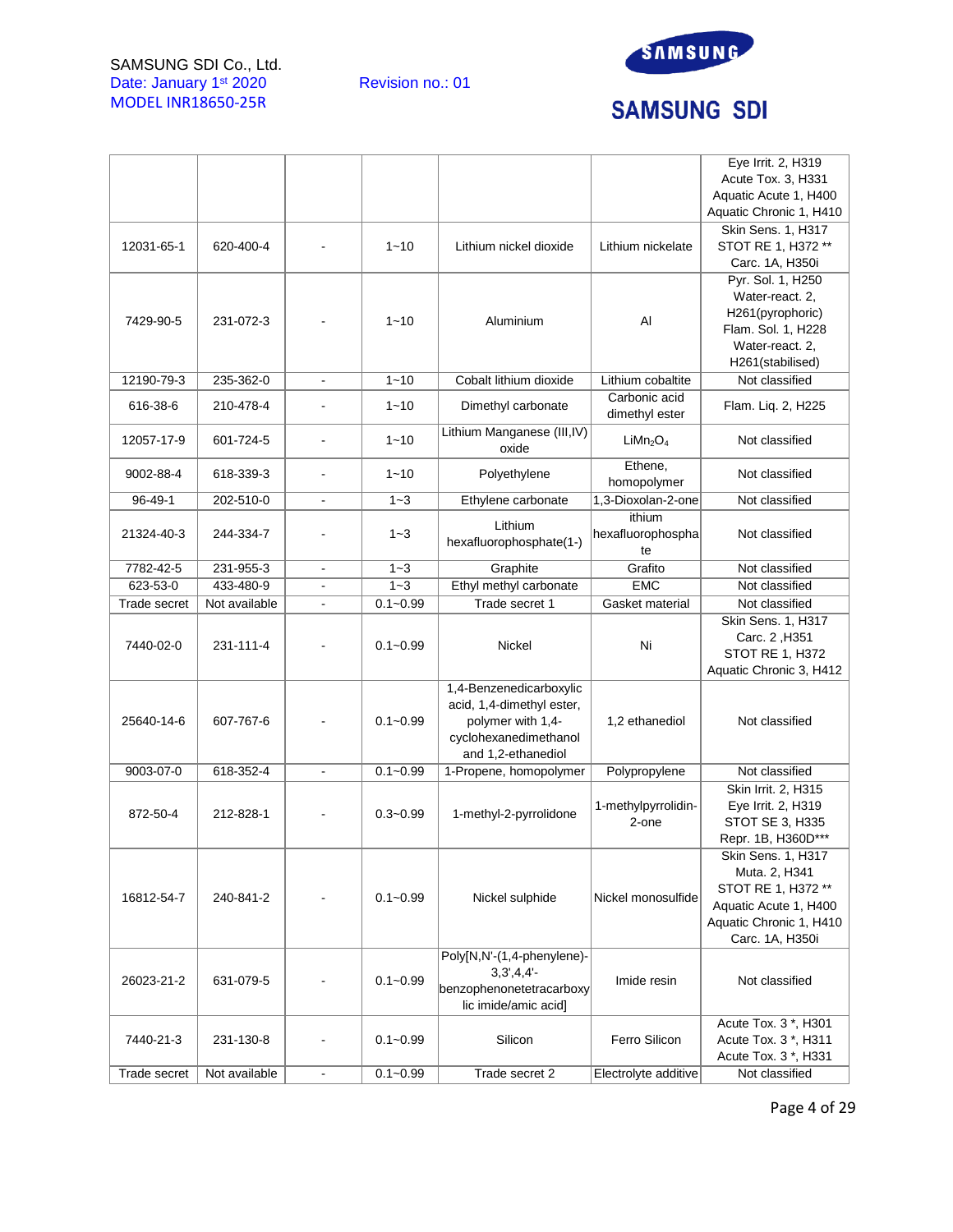SAMSUNG SDI Co., Ltd. Date: January 1<sup>st</sup> 2020 Revision no.: 01 MODEL INR18650-25R



# **SAMSUNG SDI**

| 554-13-2   | 209-062-5     | $0.1 - 0.99$ | Lithium carbonate                                                        | Carbonic acid.<br>dilithium salt                  | Not classified |
|------------|---------------|--------------|--------------------------------------------------------------------------|---------------------------------------------------|----------------|
| 1333-86-4  | 215-609-9     | $0.1 - 0.99$ | Carbon black                                                             | Carbon                                            | Not classified |
| 9003-55-8  | 618-370-2     | $0.1 - 0.99$ | 1,3 Butadiene/styrene<br>copolymers                                      | Styrene, butadiene<br>copolymer                   | Not classified |
| 26337-35-9 | Not available | $0.1 - 0.99$ | Acetic acid ethenyl ester,<br>polymer with carbon<br>monoxide and ethene | Not available                                     | Not classified |
| 9004-32-4  | 618-378-6     | $0.1 - 0.99$ | Carboxymethyl cellulose<br>sodium salt                                   | Cellulose,<br>carboxymethyl<br>ether, sodium salt | Not classified |
| 110-61-2   | 203-783-9     | $0.1 - 0.99$ | Succinonitrile                                                           | <b>Butanedinitrile</b>                            | Not classified |
| 11089-89-7 | Not available | $0.1 - 0.99$ | Aluminum lithium oxide<br>(AILIO)                                        | Not available                                     | Not classified |

#### *Further Information*

Because of the cell structure the dangerous ingredients will not be available if used properly. During charge process a lithium graphite intercalation phase is formed.

# **Section IV – FIRST-AID MEASURES**

#### **4.1 Description of first aid measures**

#### **Following eye contact :**

- Rinse eyes with plenty of water for at least 15 minutes and seek medical attention.

# **Following skin contact :**

- Remove contaminated clothing and wash before reuse.
- Immediately rinse contact area with plenty of clean water.
- Provide first aid to contacted area to prevent infection.
- Get medical attention.

#### **Following inhalation :**

- In case of inhalation of organic electrolyte mist, remove from exposure to fresh air.
- If necessary give oxygen. Get medical attention.

# **Following ingestion :**

- In case of ingestion of electrolyte don't induce vomiting.
- If patient is conscious and alert give 2~4 cupfuls of milk or water.
- Never give anything by mouth to an unconscious person.
- Get medical attention immediately.

#### **Further Information :**

- The following first aid measures are required only in case of exposure to interior battery components after damage of the external battery casing.

- Undamaged, closed cells do not represent a danger to the health.

# **4.2 Most important symptoms and effects, both acute and delayed**

- **Acute effects :** Not available
- **Delayed effects :** Not available

#### **4.3 Indication of immediate medical attention and special treatment needed**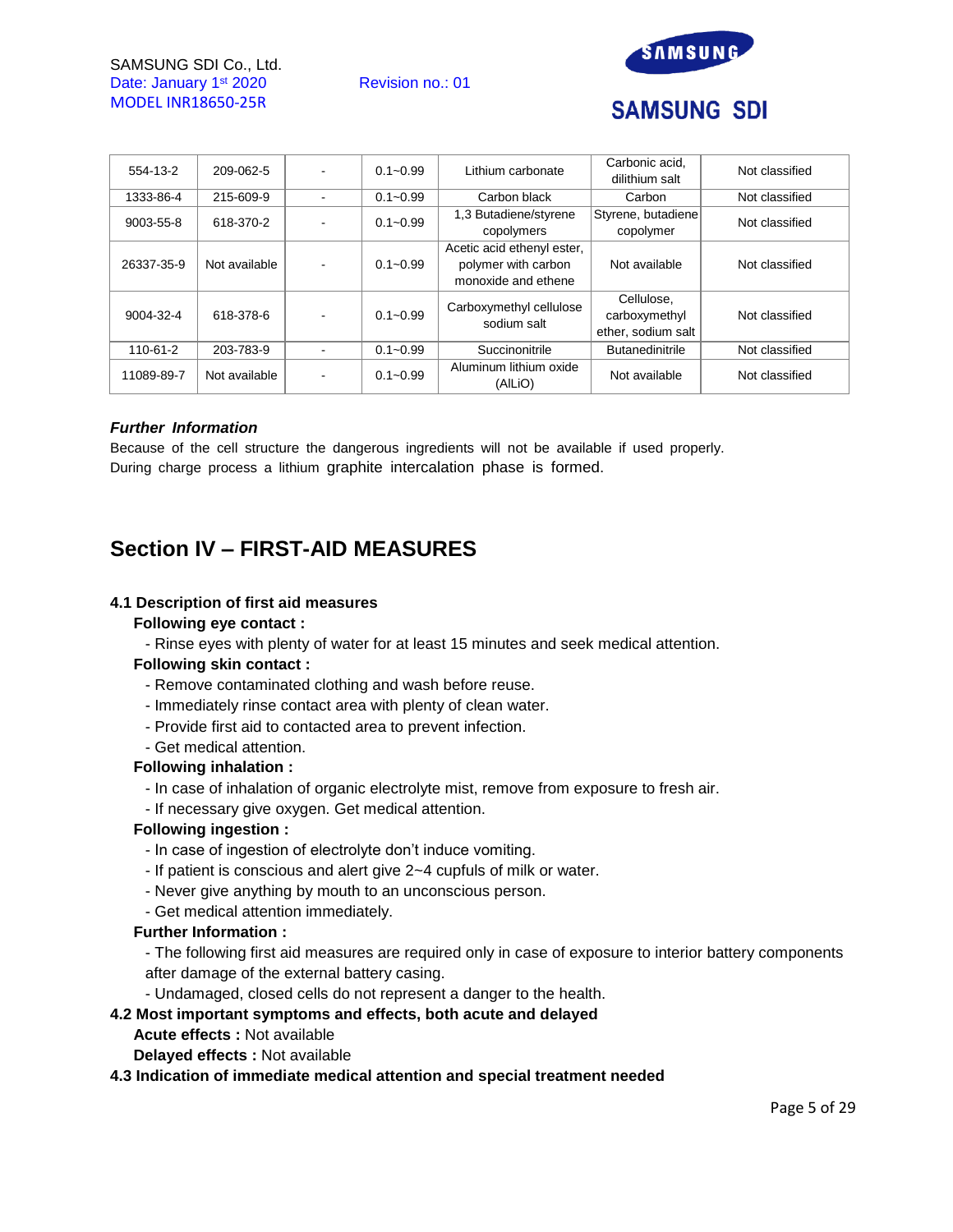

- Ensure that medical personnel are aware of the material(s) involved and take precautions to protect themselves.

# **Section V – FIRE-FIGHTING MEASURES**

# **5.1 Extinguishing media**

- When the scale of the fire is small, use a HFC (hydrofluorocarbon) clean-agent fire extinguisher or alcohol resistant foam fire extinguishers. (In case of battery overheating, wear protective gear and immerse heated battery in water)

- In case of large fire, use large amount of water to extinguish.

#### **5.2 Special hazards arising from the substance or mixture**

- Flammable gas leaks before ignition and then the product ignites.

#### **5.3 Advice for firefighters**

- The ignited battery has a high temperature, so there is a risk of additional ignition even if the fire is extinguished at early stage. Sprinkle a large amount of water until the battery temperature drops to normal temperature.

- If the battery is ignited in multi-stacked condition, multi-stack should be disassembled and then extinguished so that heat is not transferred between batteries

- In the event of a battery fire, cool it by spraying water directly on the battery.
- When handling a overheated battery, wear heat-resistant protective equipment.

# **Section VI – ACCIDENTAL RELEASE MEASURES**

# **6.1 Personal precautions, protective equipment and emergency procedures**

# **For non-emergency personnel**

**Protective equipment :** Use personal protective equipment, see Section 8 **Emergency procedures** :

- In case of cell damage, possible release of dangerous substances and a flammable gas mixture.
- Eliminate all ignition sources.
- Please note that materials and conditions to avoid.
- Battery may emit electrolyte if charging or discharging rates exceed manufacturer's recommendations or if pack has been breached.
- Move battery to well ventilated area to prevent gas accumulation.

# **For emergency responders**

- Eliminate all ignition sources.
- Please note that materials and conditions to avoid.
- Move battery to well ventilated area to prevent gas accumulation.

#### **6.2 Environmental precautions :**

- Avoid release to the environment.
- Prevent entry into waterways, sewers, basements or confined areas.

# **6.3 Methods and material for containment and cleaning up**

#### **For containment :** Not available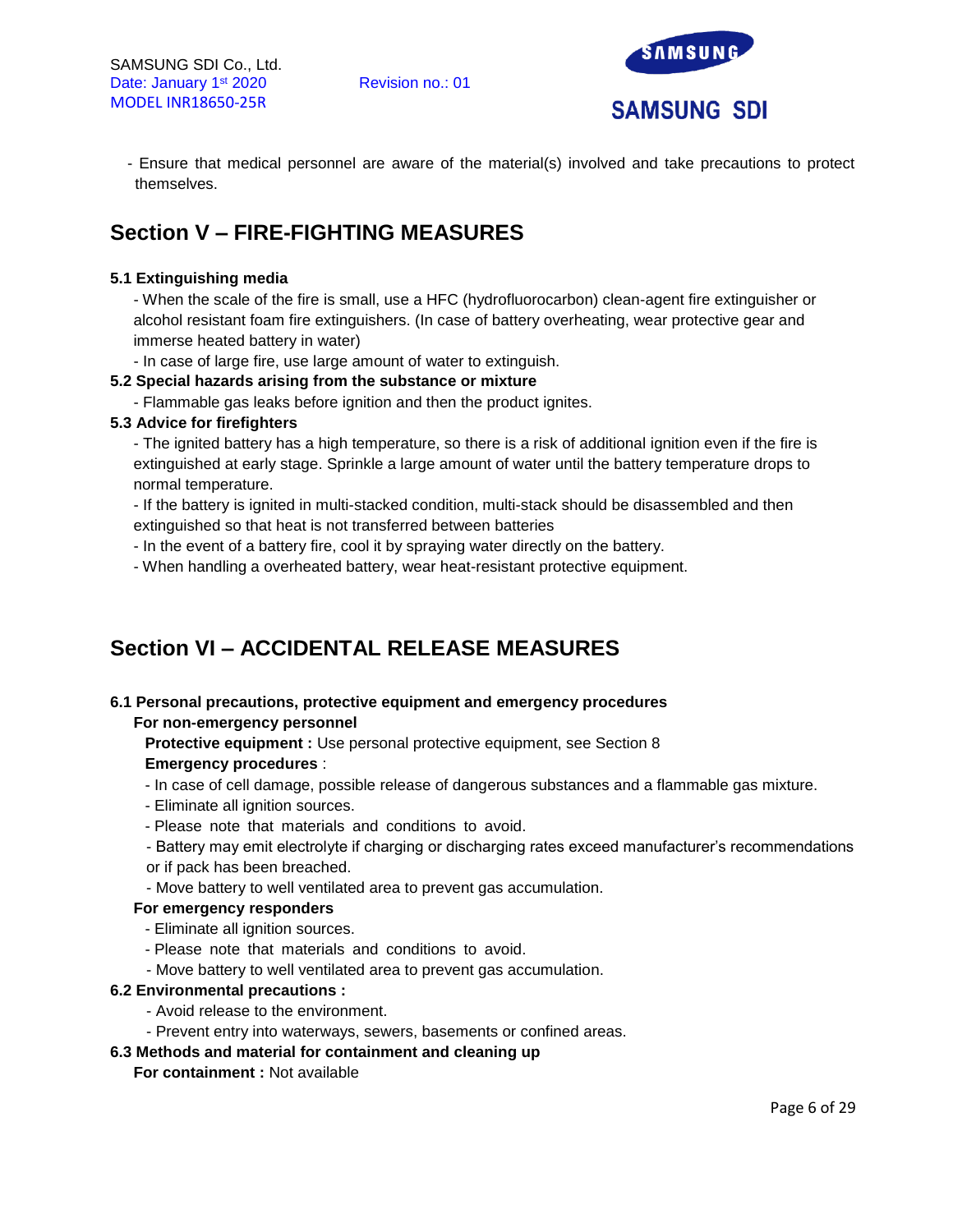

### **For cleaning up :**

- Cover with Dry earth, DRY sand or other non-combustible material and put on the plastic sheet to minimize spreading or contact with rain.

- Move battery to well ventilated area to prevent gas accumulation.
- Dispose in accordance with applicable local, state and federal regulations.
- **Other information:** Not available

#### **6.4 Reference to other sections**

- See also sections 8 and 13 of the Safety Data Sheet.

# **Section VII – HANDLING AND STORAGE**

#### **7.1 Precautions for safe handling**

- In case of cell damage, possible release of dangerous substances and a flammable gas mixture.
- The battery stores electrical energy and is capable of rapid energy discharge.
- Battery cell contents are under pressure.
- Handle battery carefully to avoid puncturing case or electrically shorting terminals.

#### **7.2 Conditions for safe storage, including any incompatibilities**

- **Technical measures and storage conditions :** Not available
- **Packaging materials :** Not available

### **Requirements for storage rooms and vessels :**

- Storage at room temperature (approx. 20℃) at approx. 40% of the nominal capacity
- Keep in closed original container.

# **7.3 Specific end use(s)**

**Recommendations :** Not available **Industrial sector specific solutions :** Not available

# **Section VIII – EXPOSURE CONTROLS / PERSONAL PROTECTION**

#### **8.1 Control parameters**

#### **Occupational Exposure limits**

| <b>Name</b>         | <b>ACGIH</b> regulation                                                                                                                        |               | <b>OSHA</b> regulation | <b>NIOSH</b> regulation                                     | EU regulation  |
|---------------------|------------------------------------------------------------------------------------------------------------------------------------------------|---------------|------------------------|-------------------------------------------------------------|----------------|
| Litium nickel oxide | $TWA = 0.2$ mg/m <sup>3</sup><br>(Nickel insoluble ino<br>rganic compounds),<br>$TWA = 0.1 mg/m3$<br>(Nickel soluble inorg)<br>anic compounds) | Not available | Not applicable         | Not applicable                                              | Not applicable |
| Carbon              | Not applicable                                                                                                                                 | Not available | Not applicable         | Not applicable                                              | Not applicable |
| <b>Iron</b>         | Not applicable                                                                                                                                 | Not available | Not applicable         | Not applicable                                              | Not applicable |
| Copper              | TWA = $0.2 \text{ mg/m}^3$ (f                                                                                                                  | Not available |                        | TWA = 1 mg/m <sup>3</sup> (ot TWA = 1 mg/m <sup>3</sup> (ot | Not applicable |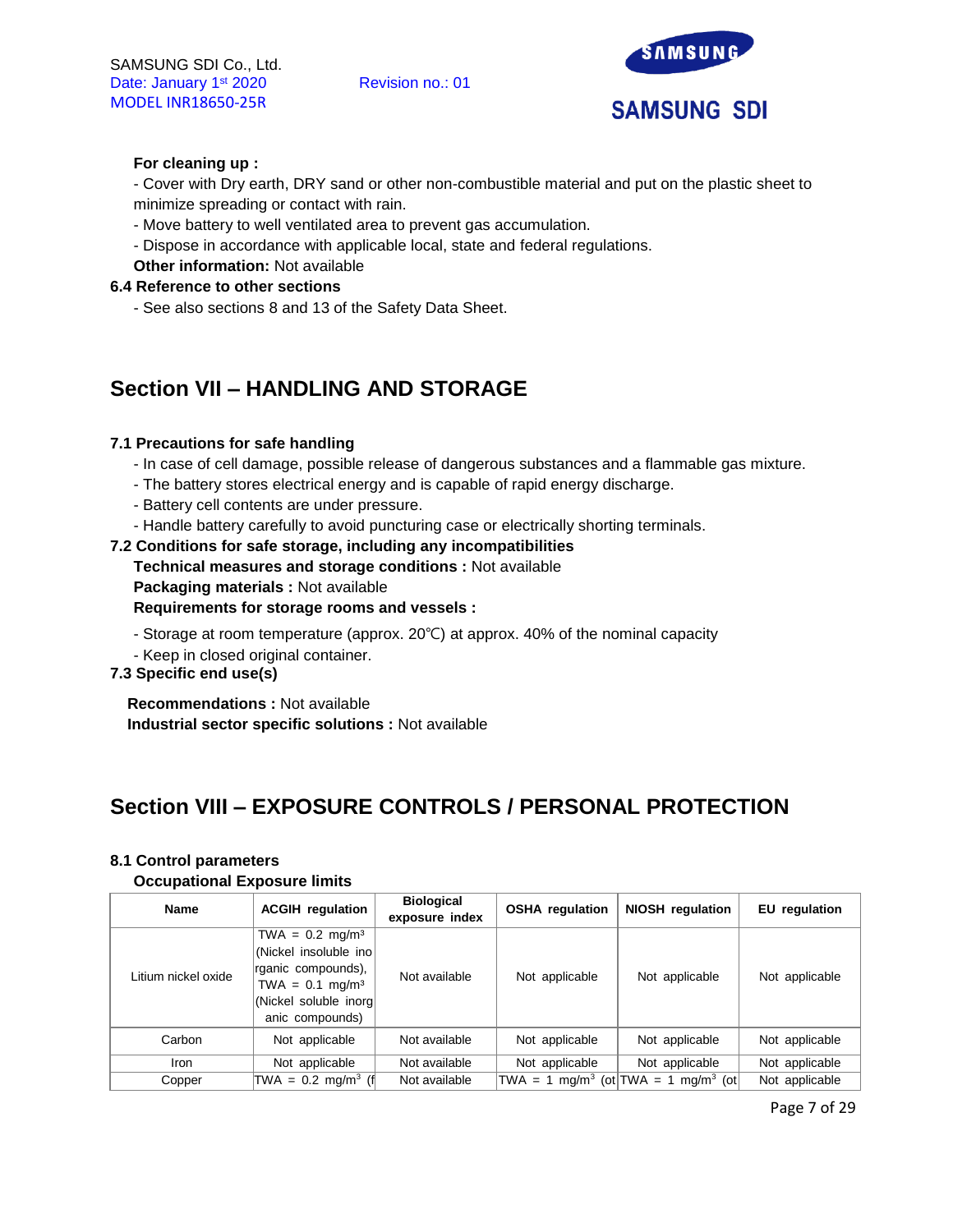# SAMSUNG SDI Co., Ltd. Date: January 1<sup>st</sup> 2020 Revision no.: 01 MODEL INR18650-25R



# **SAMSUNG SDI**

|                                                                                                                                          | ume)                                                                                                                                                |               | her copper compoun her copper compoun<br>opper fume) | ds (as Cu) except c ds (as Cu) except c<br>opper fume)                                                                                             |                                                                                    |
|------------------------------------------------------------------------------------------------------------------------------------------|-----------------------------------------------------------------------------------------------------------------------------------------------------|---------------|------------------------------------------------------|----------------------------------------------------------------------------------------------------------------------------------------------------|------------------------------------------------------------------------------------|
| Lithium nickel dioxide                                                                                                                   | TWA = $0.2 \text{ mg/m}^3$<br>(Nickel insoluble ino<br>rganic compounds),<br>TWA = $0.1 \text{ mg/m}^3$<br>(Nickel soluble inorg<br>anic compounds) | Not available | Not applicable                                       | Not applicable                                                                                                                                     | Not applicable                                                                     |
| Aluminium                                                                                                                                | TWA = 1 mg/m <sup>3</sup> (re<br>spirable particulate<br>matter)                                                                                    | Not available | TWA = $10 \text{ mg/m}^3$<br>on)                     | TWA = $10 \text{ mg/m}^3$<br>(Total dust), 5 mg/ (Total dust), 5 mg/<br>m <sup>3</sup> (Respirable fracti m <sup>3</sup> (Respirable fracti<br>on) | Not applicable                                                                     |
| Cobalt lithium dioxide                                                                                                                   | TWA = $0.02 \text{ mg/m}^3$<br>(Cobalt inorganic co<br>mpounds, as Co)                                                                              | Not available | Not applicable                                       | Not applicable                                                                                                                                     | Not applicable                                                                     |
| Dimethyl carbonate                                                                                                                       | Not applicable                                                                                                                                      | Not available | Not applicable                                       | Not applicable                                                                                                                                     | Not applicable                                                                     |
| Lithium Manganese (III, IV<br>) oxide                                                                                                    | Not applicable                                                                                                                                      | Not available | Not applicable                                       | Not applicable                                                                                                                                     | Not applicable                                                                     |
| Polyethylene                                                                                                                             | Not applicable                                                                                                                                      | Not available | Not applicable                                       | Not applicable                                                                                                                                     | Not applicable                                                                     |
| Ethylene carbonate                                                                                                                       | Not applicable                                                                                                                                      | Not available | Not applicable                                       | Not applicable                                                                                                                                     | Not applicable                                                                     |
| Lithium hexafluorophosp<br>hate $(1-)$                                                                                                   | Not applicable                                                                                                                                      | Not available | Not applicable                                       | Not applicable                                                                                                                                     | Not applicable                                                                     |
| Graphite                                                                                                                                 | TWA = 2 mg/m <sup>3</sup>                                                                                                                           | Not available | $TWA = 15$ mppcf<br>(mineral dusts)                  | TWA = $2.5 \text{ mg/m}^3$<br>(resp)                                                                                                               | Not applicable                                                                     |
| Ethyl methyl carbonate                                                                                                                   | Not applicable                                                                                                                                      | Not available | Not applicable                                       | Not applicable                                                                                                                                     | Not applicable                                                                     |
| Trade secret 1                                                                                                                           | Not applicable                                                                                                                                      | Not available | Not applicable                                       | Not applicable                                                                                                                                     | Not applicable                                                                     |
| Nickel                                                                                                                                   | TWA = $1.5 \text{ mg/m}^3$ (i)<br>nhalable particulate<br>matter)                                                                                   | Not available | TWA = $1 \text{ mg/m}^3$                             | Ca TWA = $0.015$ m<br>g/m <sup>3</sup>                                                                                                             | Not applicable                                                                     |
| $1,4-$<br>Benzenedicarboxylic acid<br>$, 1, 4-$<br>dimethyl ester, polymer w<br>ith 1,4-<br>cyclohexanedimethanol a<br>nd 1,2-ethanediol | Not applicable                                                                                                                                      | Not available | Not applicable                                       | Not applicable                                                                                                                                     | Not applicable                                                                     |
| 1-Propene, homopolymer                                                                                                                   | Not applicable                                                                                                                                      | Not available | Not applicable                                       | Not applicable                                                                                                                                     | Not applicable                                                                     |
| 1-methyl-2-pyrrolidone                                                                                                                   | Not applicable                                                                                                                                      | Not available | Not applicable                                       | Not applicable                                                                                                                                     | TWA = 10 ppm $(40)$<br>mg/m <sup>3</sup> ), STEL = 20<br>ppm $(80 \text{ mg/m}^3)$ |
| Nickel sulphide                                                                                                                          | $TWA = 0.1 mg/m3$<br>(Nickel soluble inorg<br>anic compounds), 0.<br>2 mg/m <sup>3</sup> (Nickel ins<br>oluble inorganic com<br>pounds)             | Not available | Not applicable                                       | Not applicable                                                                                                                                     | Not applicable                                                                     |
| Poly[N,N'-(1,4-<br>phenylene)-3,3',4,4'-<br>benzophenonetetracarbo<br>xylic imide/amic acid]                                             | Not applicable                                                                                                                                      | Not available | Not applicable                                       | Not applicable                                                                                                                                     | Not applicable                                                                     |
| Silicon                                                                                                                                  | Not applicable                                                                                                                                      | Not available | TWA = $10 \text{ mg/m}^3$                            | TWA = 10 mg/m <sup>3</sup> (t)<br>(Total dust), TWA = otal) TWA = 5 mg/                                                                            | Not applicable                                                                     |

Page 8 of 29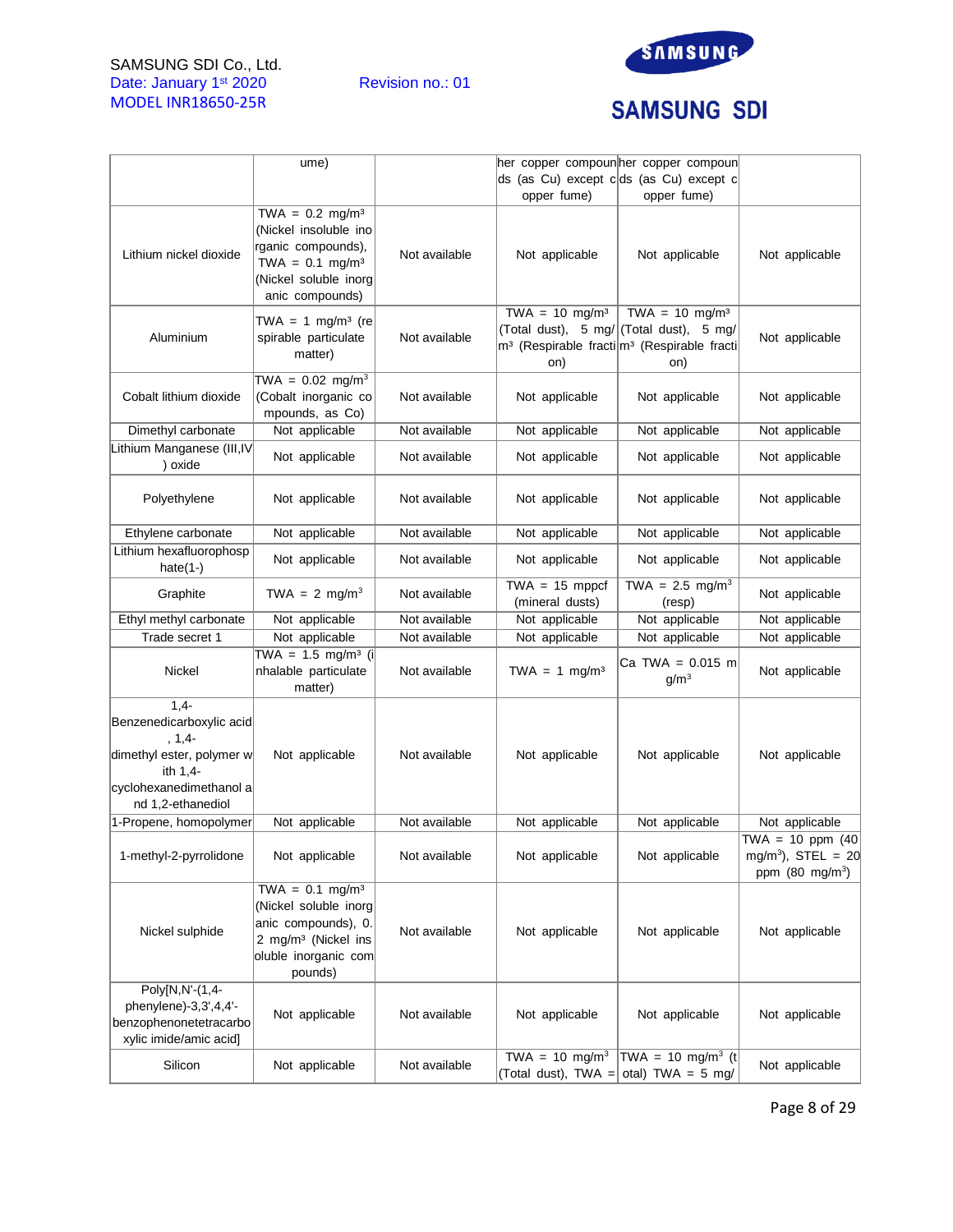### SAMSUNG SDI Co., Ltd. Date: January 1<sup>st</sup> 2020 Revision no.: 01 MODEL INR18650-25R



# **SAMSUNG SDI**

|                                                                           |                                                                                                    |               | $ 5 \text{ mg/m}^3$ (Respirable) | $\overline{m}^3$ (resp)                                                                                                                           |                |
|---------------------------------------------------------------------------|----------------------------------------------------------------------------------------------------|---------------|----------------------------------|---------------------------------------------------------------------------------------------------------------------------------------------------|----------------|
|                                                                           |                                                                                                    |               | fraction)                        |                                                                                                                                                   |                |
| Trade secret 2                                                            | Not applicable                                                                                     | Not available | Not available                    | Not available                                                                                                                                     | Not applicable |
| Lithium carbonate                                                         | Not applicable                                                                                     | Not available | Not available                    | Not available                                                                                                                                     | Not applicable |
| Carbon black                                                              | TWA = $3 \text{ mg/m}^3$ (in<br>halable particulate<br>matter)                                     | Not available | TWA = $3.5 \text{ mg/m}^3$       | TWA = $3.5 \, \text{mg/m}^3$ ,<br>TWA = $0.1 \text{ mg/m}^3$<br>(Carbon black in pr<br>esence of Polycyclic<br>aromatic hydrocarb<br>ons, as PAH) | Not applicable |
| 1,3 Butadiene/styrene co<br>polymers                                      | Not applicable                                                                                     | Not available | Not applicable                   | Not applicable                                                                                                                                    | Not applicable |
| Acetic acid ethenyl ester,<br>polymer with carbon mon<br>oxide and ethene | Not applicable                                                                                     | Not available | Not applicable                   | Not applicable                                                                                                                                    | Not applicable |
| Carboxymethyl cellulose<br>sodium salt                                    | Not applicable                                                                                     | Not available | Not applicable                   | Not applicable                                                                                                                                    | Not applicable |
| Succinonitrile                                                            | Not applicable                                                                                     | Not available | Not applicable                   | TWA = 6 ppm $(20$<br>mq/m <sup>3</sup>                                                                                                            | Not applicable |
| Aluminum lithium oxide (<br>AILIO)                                        | TWA = 1 mg/m <sup>3</sup> (re<br>spirable particulate<br>matter)(Aluminum in<br>soluble compounds) | Not available | Not applicable                   | Not applicable                                                                                                                                    | Not applicable |

#### **8.2 Exposure controls**

#### **8.2.1 Appropriate engineering controls :**

#### **Substance/mixture related measures to prevent exposure during identified uses:**

- Avoid charging batteries in areas where hydrogen gas accumulate.

- Use local exhaust ventilation to maintain concentrations of hydrogen below the Lower Explosive collect and transport flammable gases in ventilation systems.

- Insure proper ventilation is present and electrolyte mist and vapours.

#### **Structural measures to prevent exposure:**

- Avoid charging batteries in areas where hydrogen gas accumulate.
- Use local exhaust ventilation to maintain concentrations of hydrogen below the Lower Explosive collect and transport flammable gases in ventilation systems.
- Insure proper ventilation is present and electrolyte mist and vapours.

**Organisational measures to prevent exposure:** Not available

#### **Technical measures to prevent exposure:**

- Insure proper ventilation is present and electrolyte mist and vapours.

# **8.2.2 Individual protection measures, such as personal protective equipment :**

# **Eye and face protection**

- Wear ANSI approved safety glasses with side shield during normal use.

- Wear NIOSH approved face shield with safety glasses and H.V protection during intentional disassembly.

#### **Skin protection**

#### **Hand protection**

- Wear nitrile butyl rubber, neoprene, or PVC glove during battery component disassembly.
- Discard contaminated work clothing after one work day.

#### **Other skin protection**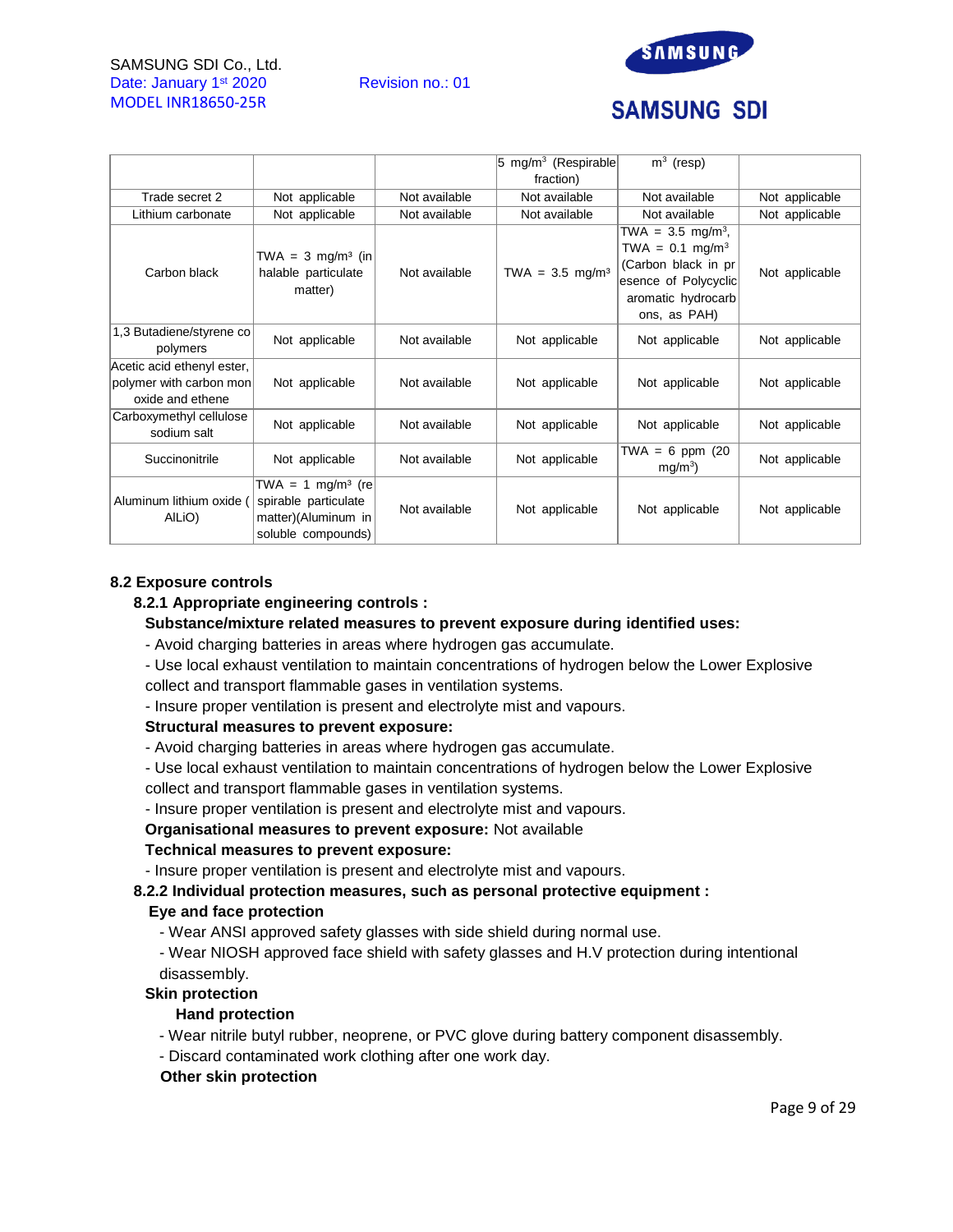

- Wear protective clothing during battery component disassembly.
- Discard contaminated work clothing after one work day.

# **Respiratory protection :**

- None required during normal use.

- Wear NIOSH or European Standard EN 149 approved full or half face piece (with goggles) respiratory protective equipment when necessary.

- In lack of oxygen(< 19.5%), wear the supplied-air respirator or self-contained oxygen breathing apparatus.

- In case exposed to particulate material, the respiratory protective equipment as follow are recommended; facepiece filtering respirator or air-purifying respirator, high-efficiency particulate air(HEPA) filter media or respirator equipped with powered fan, filter media of use (dust, mist, fume)

# **8.2.3 Environmental exposure controls**

**Substance/mixture related measures to prevent exposure:** Not available **Instruction measures to prevent exposure:** Not available

**Organizational measures to prevent exposure:** Not available

**Technical measures to prevent exposure:** Not available

# **Section IX – PHYSICAL AND CHEMICAL PROPERTIES**

# **9.1 Information on basic physical and chemical properties**

**Appearance Description :** Solid **Color :** Not available **Odor :** Odorless **Odor threshold :** Not available **pH :** Not available **Melting point/freezing point :** Not available **Initial boiling point and boiling range :** Not available **Flash point :** Not available **Evaporation rate :** Not available **Flammability (solid, gas) :** Not available **Upper/lower flammability or explosive limits :** Not available **Vapor pressure :** Not available **Solubility (ies) :** Not available **Vapor density :** Not available **Relative density :** Not available **Partition coefficient: n-octanol/water :** Not available **Auto ignition temperature :** Not available **Decomposition temperature :** Not available **Viscosity :** Not available **Explosive properties :** Not available **Oxidizing properties :** Not available **Molecular weight :** Not available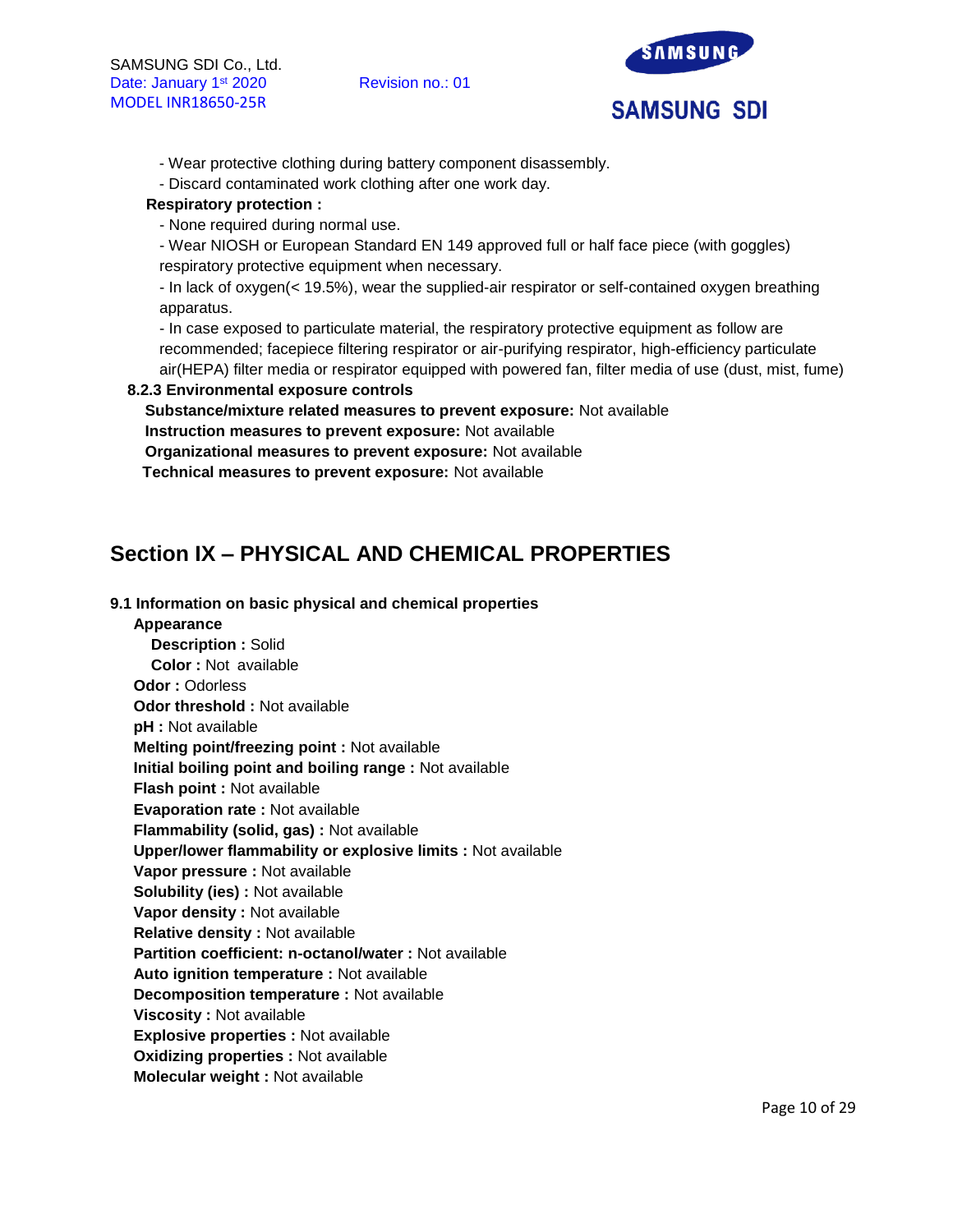

# **9.2 Other information**

: Not available

# **Section X – STABILITY AND REACTIVITY**

#### **10.1 Reactivity**

- Stable at ambient temperature.

#### **10.2 Chemical stability**

- There is no hazard when the measures for handling and storage are followed.
- Stable under normal temperatures and pressures.

#### **10.3 Possibility of hazardous reactions**

- Will not occur under normal conditions.
- In case of cell damage, possible release of dangerous substances and a flammable gas mixture.
- Containers may explode when heated.
- Fire may produce irritating and/or toxic gases.
- Inhalation of material may be harmful.

#### **10.4 Conditions to avoid**

- Keep away from heat/sparks/open flames/hot surfaces. No smoking.
- Friction, heat, sparks or flames
- Dusts or shavings from borings, turnings, cuttings, etc.
- Do not exceed manufacturer's recommendation for charging or use battery for an application for which
- it was not specifically designed.
- Do not electrically short.

#### **10.5 Incompatible materials**

- Avoid contact with acids and oxidizers.
- Keep away from any possible contact with water, because of violent reaction and possible flash fire.
- Handle under inert gas. Protect from moisture.
- Combustibles, reducing agents

#### **10.6 Hazardous decomposition products**

- None under normal conditions.
- Corrosive and/or toxic fume

- Material may produce irritating and highly toxic gases from decomposition by heat and combustion during burning.

- Irritating and/or toxic gases

# **Section XI – TOXICOLOGICAL INFORMATION**

※ This is a product that fulfills a certain function in solid state with specific shape without dischargin g any chemical substance in its use and has no obligation to write (M)SDS. Since this document co ntains the precautions for safe handling related to its materials or chemical substances consisting of this product, please note that these overall information is irrelevant to this product.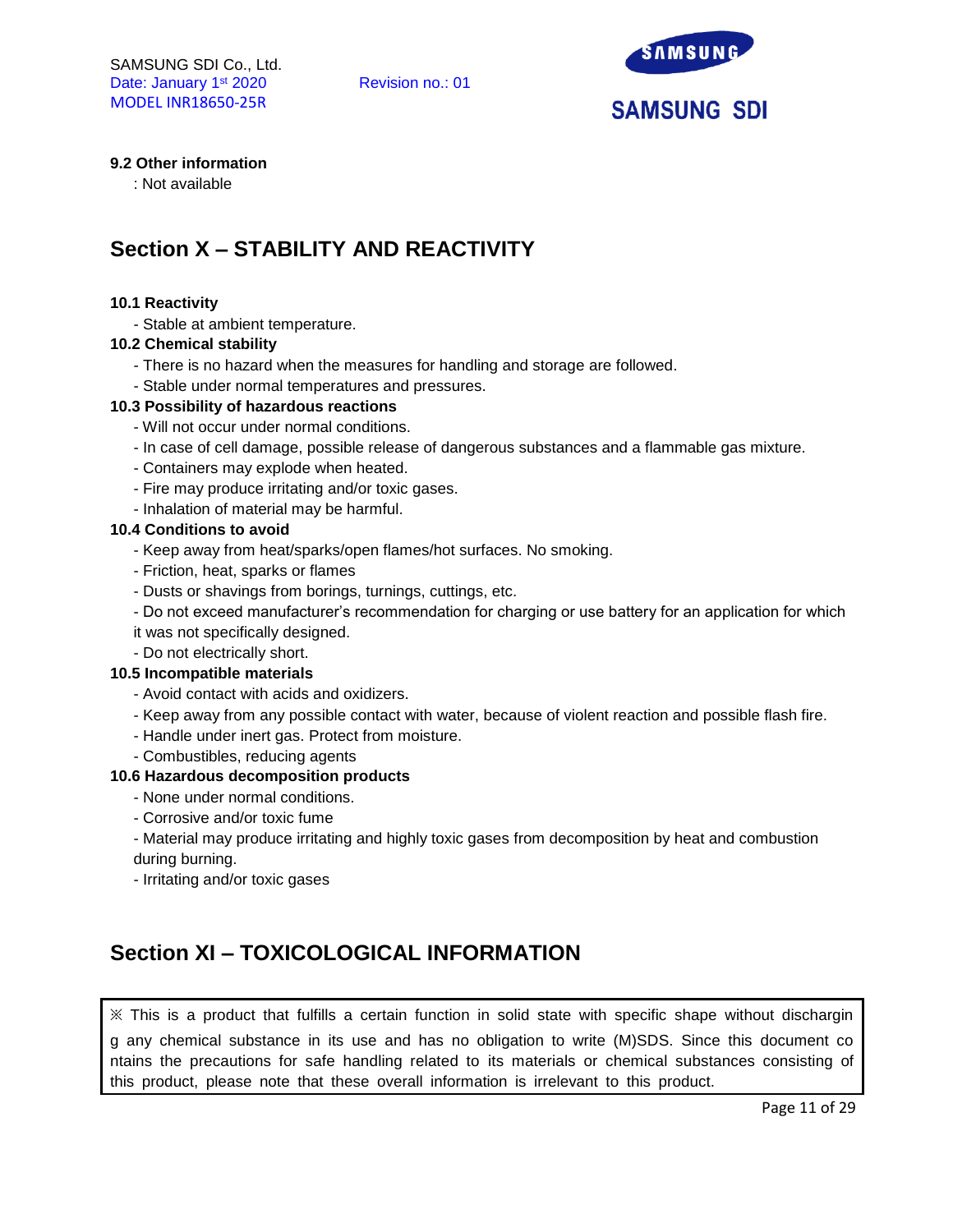

# **11.1 Information on toxicological effects**

### **Acute toxicity**

- **Oral :** Not classified **(**ATEmix = 1001 mg/kg bw)
	- Carbon : Rat LD<sub>50</sub> > 2000 mg/kg (OECD Guideline 423, GLP)
- $-$  Iron : Rat  $LD_{50} = 98600$  mg/kg (OECD Guideline 401, GLP)
- Copper : Rat  $LD_{50} = 481$  mg/kg (OECD Guideline 401, GLP)
- Aluminium : Rat LD<sub>50</sub> > 15900 mg/kg (Read-across)(OECD Guideline 401)
- Cobalt lithium dioxide : Rat LD<sub>50</sub> > 5000 mg/kg (OECD Guideline 425, GLP)
- Dimethyl carbonate : Rat LD<sub>50</sub> > 5000 mg/kg (male/female)(OECD Guideline 401, GLP)
- Polyethylene: Rat  $LD_{50} > 2000$  mg/kg
- Ethylene carbonate : Rat  $LD_{50} = 10400$  mg/kg (OECD Guideline 401)
- Lithium hexafluorophosphate(1-) : Rat  $LD_{50} = 50 300$  mg/kg (OECD Guideline 423, GLP)
- Graphite : Rat LD<sub>50</sub> > 2000 mg/kg (OECD Guideline 423, GLP)
- Ethyl methyl carbonate : Rat LD<sub>50</sub> > 5000 mg/kg (OECD Guideline 401, GLP)
- $-$  Nickel : Rat LD $_{50}$  > 9000 mg/kg (OECD Guideline 401, GLP)
- 1-methyl-2-pyrrolidone : Rat LD<sub>50</sub> = 4150 mg/kg (OECD Guideline 401)
- Nickel sulphide : Rat  $LD_{50} > 5000$  mg/kg (OECD Guideline 401, GLP)
- $-$  Silicon : Rat LD $_{50}$  > 5000 mg/kg (OECD Guideline 401, GLP)
- Trade secret  $2:$  Rat  $LD_{50} =$  ca. 500 mg/kg (OECD Guideline 423, GLP)
- Lithium carbonate : Rat  $LD_{50} = 525$  mg/kg
- Carbon black : Rat  $LD_{50}$  > 10000 mg/kg (OECD Guideline 401, GLP)
- Carboxymethyl cellulose sodium salt : Rat  $LD_{50} = 27000$  mg/kg (Food Research. Vol. 13, Pg. 29, 1948.)
- Succinonitrile : Rat  $LD_{50} = 300 2000$  mg/kg (OECD Guideline 423, GLP)

**Dermal :** Not classified **(**ATEmix = 26400 mg/kg bw)

- Copper : Rat LD<sub>50</sub> > 2000 mg/kg (OECD Guideline 402, GLP)
- Cobalt lithium dioxide : Rat LD<sub>50</sub> > 2000 mg/kg (OECD Guideline 402, GLP)
- Dimethyl carbonate: Rabbit  $LD_{50} > 2000$  mg/kg (male/female)(GLP)
- Ethylene carbonate : Rat LD<sub>50</sub> = 2000 mg/kg (male/female)(OECD Guideline 402, GLP)
- 1-methyl-2-pyrrolidone: Rat  $LD_{50}$  > 5000 mg/kg (OECD Guideline 402)
- Silicon : Rabbit  $LD_{50} > 5000$  mg/kg
- Trade secret  $2:$  Rat  $LD_{50} > 2000$  mg/kg (OECD Guideline 402, GLP)
- Lithium carbonate : Rabbit LD<sub>50</sub> > 3000 mg/kg (OECD Guideline 402, GLP)
- Succinonitrile : Rat LD<sub>50</sub> > 2000 mg/kg (OECD Guideline 402, GLP)

**Inhalation :** Not classified **(**ATEmix = 95.45 mg/L)

- $-$  Carbon : Rat LC<sub>0</sub> = 8.5 mg/L / 1 hr (OECD Guideline 403)
- Iron : Rat  $LC_{50}$  > 100 mg/m<sup>3</sup> / 6 hr (carbonyl iron)
- Copper : Rat  $LC_{50}$  > 5.11 mg/L / 4 hr (OECD Guideline 436, GLP)
- Aluminium : Rat  $LC_{50}$  > 0.888 mg/L / 4 hr (OECD Guideline 403)
- Dimethyl carbonate : Rat LC<sub>50</sub> > 5.36 mg/L / 4 hr (male/female)(OECD Guideline 403, GLP)
- Ethylene carbonate : Rat  $LC_0 = 730$  mg/m<sup>3</sup> / 8 hr (male/female)(OECD Guideline 403)
- Graphite : Rat  $LC_{50} > 2000$  mg/m<sup>3</sup> / 4 hr (OECD Guideline 403, GLP)
- Ethyl methyl carbonate : Rat LC<sub>50</sub> > 17.6 mg/L / 4 hr (OECD Guideline 403, GLP)
- 1-methyl-2-pyrrolidone: Rat  $LC_{50} > 5.1$  mg/L / 4 hr (OECD Guideline 403)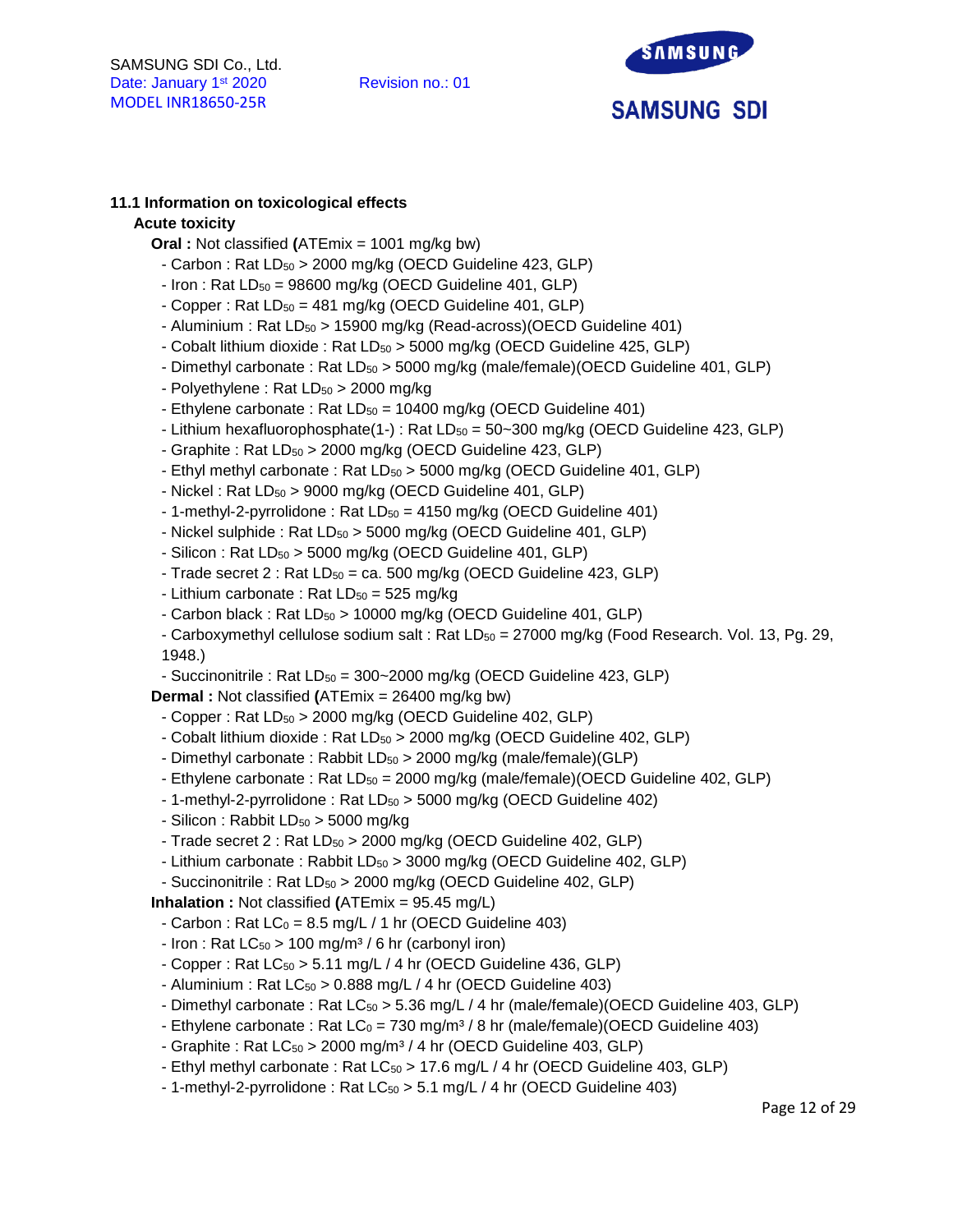

- Nickel sulphide : Rat  $LC_{50} = 0.924$  mg/L / 4 hr (OECD Guideline 403, GLP) (Read-across; Nickel subsulfide)

- Lithium carbonate : Rat  $LC_{50} > 2$  mg/L / 4 hr (OECD Guideline 403, GLP)

- Carbon black : Rat  $LC_0 = 4.6$  mg/m<sup>3</sup> / 4 hr (OECD Guideline 403)

- Carboxymethyl cellulose sodium salt : Rat  $LC_{50} > 5800$  mg/m<sup>3</sup> / 4 hr (Toxicology Letters. Vol. (Suppl), Pg. 243, 1992.)

- Succinonitrile : Rat  $LC_{50} \geq 2.67$  mg/L / 4 hr (OECD Guideline 403)

**Skin corrosion/ irritation :** Not classified

- Carbon : In the skin irritation test using rabbits, the test material was not irritating. (OECD Guideline 404, GLP)

- Iron : In the skin irritation test using rabbits, the test material was not irritating. (OECD Guideline 404, GLP) (Fe2O<sup>3</sup> 83.5 %, FeO 12%, Co 4.5%)

- Copper : In the skin irritation test using rabbits, the test material was not irritating. (OECD Guideline 404, GLP)

- Aluminium : In the skin irritation test using rabbits, the test material was not irritating. (Readacross)(OECD Guideline 404)

- Cobalt lithium dioxide : In in vitro skin irritation test, the test material was not irritating. (OECD Guideline 439)

- Dimethyl carbonate : In the skin irritation test using rabbits, the test material was not irritating. (OECD Guideline 404)

- Polyethylene : In the skin irritation test using rabbits, the test material was mildly irritating.

- Ethylene carbonate : In the skin irritation test using rabbits, the test material was not classified. (OECD Guideline 404, GLP)

- Lithium hexafluorophosphate(1-) : In the skin irritation test using human skin model, the test material was corrosive. (EU Method B.40, GLP)

- Graphite : In the skin irritation test with rabbits, the test material was not irritating. (OECD Guideline 404, GLP)

- Ethyl methyl carbonate : In the skin irritation test using rabbits, the test material was not irritating. (OECD Guideline 404, GLP)

- Nickel : Industrial nickel dust causes nickel dermatitis.

- 1-Propene, homopolymer : Processes involved in production&processing of polyolefins are usually totally enclosed & type of accidents that may occur will be burns to skin or eyes, or asphyxiation or intoxication dueto inhalation of vapors escaping from leaks.

- 1-methyl-2-pyrrolidone : In the skin irritation test using rabbits, the test material was not irritating. (OECD Guideline 404)

- Nickel sulphide : In the skin irritation test using rabbits, the test material was slightly irritating. The mean erythema score is 0.3 at 24 and 48h, and 0 at 72h. The effects are fully reversible within 72 hours. (OECD Guideline 404, GLP) (Read-across; Nickel subsulfide)

- Silicon : In the skin irritation test using rabbits, the test material was not irritating. (OECD Guideline 404, GLP)

- Trade secret 2 : In the skin irritation test using human skin model, the test material was irritating. (OECD Guideline 439, GLP)

- Lithium carbonate : In the skin irritation test using rabbits, the test material was not irritating. (OECD Guideline 404, GLP)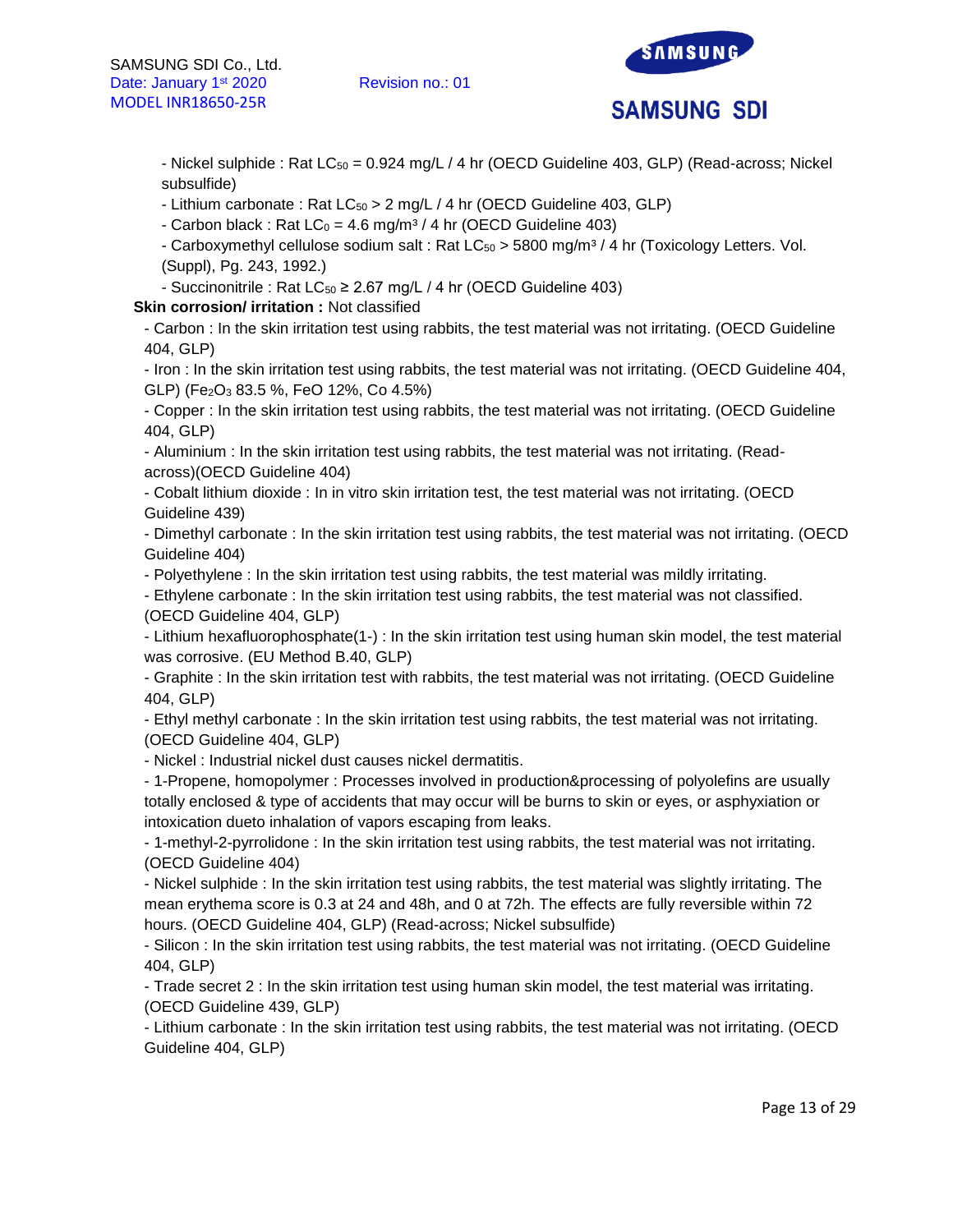

- Carbon black : In the skin irritation test using rabbits, the test material was not classified. (OECD Guideline 404)

- Succinonitrile : In the skin irritation test using rabbits, the test material was not irritating. (OECD Guideline 404)

#### **Serious eye damage/ irritation :** Not classified

- Carbon : In the eyes irritation test with rabbits, the test material was slightly irritating. but they were fully reversible within 7 days. (OECD Guideline 405, GLP)

- Iron : In the eye irritation test using rabbits, the test material was not irritating. (OECD Guideline 405)

- Copper : In the eyes irritation test with rabbits, the test material was irritating. but it was fully reversible within 7 days. (OECD Guideline 405, GLP)

- Aluminium : In the eye irritation test using rabbits, the test material was not irritating. (Read-across)

- Cobalt lithium dioxide : In the eye irritation test using rabbits, the test material was not irritating. (OECD Guideline 405, GLP)

- Dimethyl carbonate : In the eye irritation test using rabbits, the test material was not irritating. (GLP)

- Polyethylene : In the eye irritation test using rabbits, the test material was mildly irritating.

- Ethylene carbonate : In the eye irritation test using rabbits, the test material was mildly irritating. (OECD Guideline 405, GLP)

- Lithium hexafluorophosphate(1-) : In the eye irritation test using fertilised brown leghorn chicken eggs, the test material was severely irritating. (GLP)

- Graphite : In the eyes irritation test with rabbits, the test material was slightly irritating. it was fully reversible within 7 days. (OECD Guideline 405, GLP)

- Ethyl methyl carbonate : In the eye irritation test using rabbits, the test material was not irritating. (OECD Guideline 405, GLP)

- Nickel : In the eyes irritation test with rabbits, the test material was slightly irritating. but they were fully reversible within 7 days. (OECD Guideline 405, GLP)

- 1-methyl-2-pyrrolidone : In the eye irritation test using rabbits, the test material was irritating. Moderate ocular effects observed, but Corneal and conjunctival effects were reversible within 14 days and 21 days, respectively. (OECD Guideline 405)

- Nickel sulphide : In the eye irritation test using rabbits, the test material was mildly irritating. the effects are fully reversible within 72 hours. (OECD Guideline 405, GLP) (Read-across; Nickel subsulfide)

- Silicon : In the eye irritation test using rabbits, the test material was not irritating. (OECD Guideline 405, GLP) (Read-across; Silica, precipitated, cryst.-free; CAS-No.: 112926-00-8)

- Lithium carbonate : In the eyes irritation test with rabbits, the moderate conjunctivitis was observed. but they were fully reversible within 7 days. (conjunctivae score 2,2,1.3,1/3)(OECD Guideline 405, GLP)

- Carbon black : In the eye irritation test using rabbits, the test material was not irritating. (OECD Guideline 405)

- Succinonitrile : In the eye irritation test using rabbits, the test material was not irritating. The group mean 24, 48, 72-hour scores were 0 for corneal opacity, 0 for iritic effect and 0.07 for chemosis(fully reversible within 7 days). (OECD Guideline 405)

**Respiratory sensitization :** Not classified

- Aluminium: In the respiratory sensitization test using mice, the test material was not respiratory sensitization. (Read-across)

- Carbon black: This material has not been tested in animals for sensitization effects on the respiratory tract. In humans, no cases of allergies were reported to the responsible occupational physicians.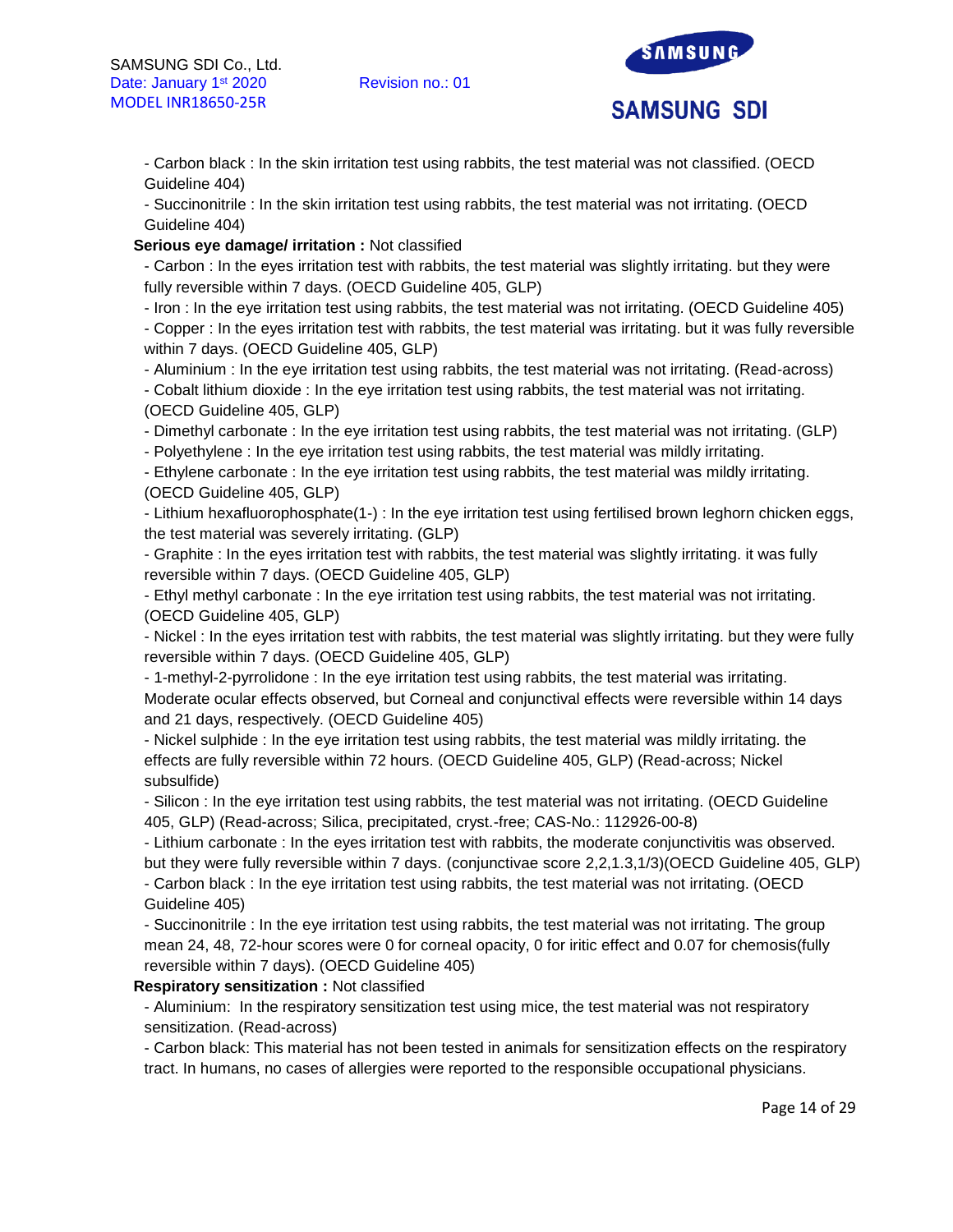

# **Skin sensitization : Not classified**

- Carbon : In the skin sensitization test using mice, the test material was not skin sensitizing. (OECD Guideline 429, GLP)

- Iron : In the skin sensitization test using guinea pigs, the test material was not skin sensitizing.  $(FeO.Fe<sub>2</sub>O<sub>3</sub>)$ 

- Copper : In the skin sensitization test using guinea pigs, the test material was not skin sensitizing. (OECD Guideline 406, GLP)

- Aluminium : In the skin sensitization test using guinea pigs, the test material was not skin sensitizing.

- Cobalt lithium dioxide : In the skin sensitization test using mice, the test material was not skin sensitizing. (OECD Guideline 429, GLP)

- Dimethyl carbonate : In the skin sensitization test using guinea pigs, the test material was not skin sensitizing. (OECD Guideline 406, GLP)

- Polyethylene : In the skin sensitization test using guinea pigs, the test material was not skin sensitizing.

- Ethylene carbonate : In the skin sensitization test using guinea pigs, the test material was not classified. (OECD Guideline 406, GLP)

- Lithium hexafluorophosphate(1-) : In the skin sensitization test using mice, the test material was not skin sensitizing. (OECD Guideline 429, GLP)

- Graphite : In the skin sensitization test using mice, the test material was not skin sensitizing. (OECD Guideline 429, GLP)

- Ethyl methyl carbonate : In the skin sensitization test using guinea pigs, the test material was not skin sensitizing. (OECD Guideline 406, GLP)

- Nickel : Nickel hypersensitivity dermatitis may be initiated by contact with nickel on the skin.

- 1-methyl-2-pyrrolidone : In the skin sensitization test using mice, the test material was not skin sensitizing. (OECD Guideline 429, GLP)

- Nickel sulphide : In the skin sensitization test using guinea pigs, the test material was skin sensitising. Mean erythema score at 24 and 48 hours were 1.1 and 1.0, respectively.(Guinea pig mazimization test, GLP) (Read-across)

- Trade secret 2 : In the skin sensitization test using mouse, the test material was skin sensitizing. (OECD Guideline 429, GLP)

- Lithium carbonate : In the skin sensitization test using guinea pigs, the test material was not skin sensitizing. (OECD Guideline 406, GLP)

- Carbon black : In the skin sensitization test using guinea pigs, the test material was not skin sensitizing. (OECD Guideline 406, GLP)

- Succinonitrile : In the skin sensitization test using mice, the test material was not skin sensitizing. (OECD Guideline 429, GLP)

**Carcinogenicity :** Not classified

- Litium nickel oxide

IARC: Group 1 (Nickel compounds)

NTP: R (Nickel compounds)

OSHA: Present (Nickel compounds)

ACGIH: A1 (Nickel insoluble inorganic compounds), A4 (Nickel soluble inorganic compounds) KOREA-ISHL: Carcinogenicity1A (Nickel(soluble compounds, insoluble inorganic compounds), CAS No.7440-02-0)

- Lithium nickel dioxide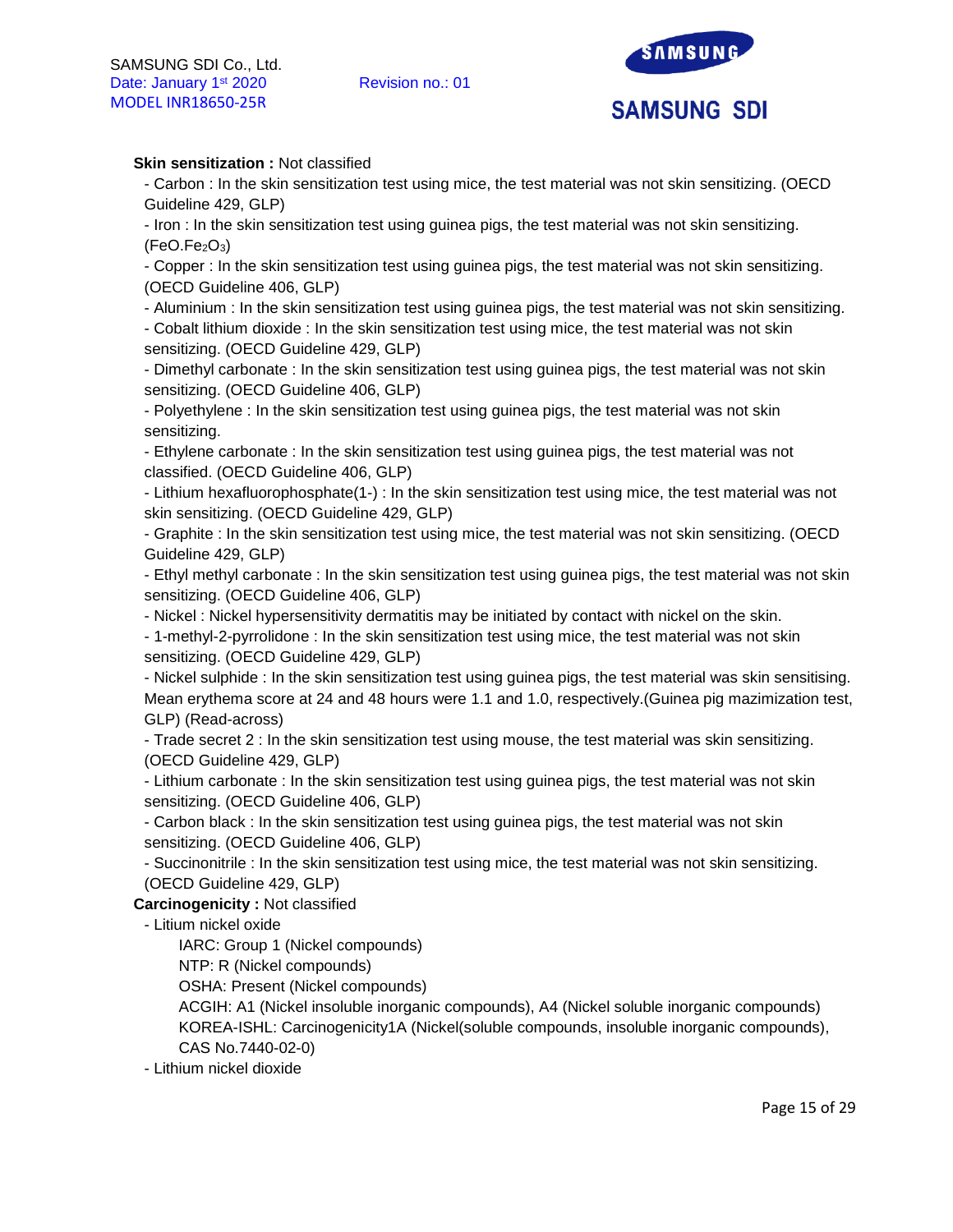

IARC: Group 1 (Nickel compounds) NTP: R (Nickel compounds) OSHA: Present (Nickel compounds) ACGIH: A1 (Nickel insoluble inorganic compounds), A4 (Nickel soluble inorganic compounds) KOREA-ISHL: Carcinogenicity1A (Nickel(soluble compounds, insoluble inorganic compounds), CAS No. 7440-02-0) - Aluminium ACGIH: A4 - Cobalt lithium dioxide IARC: Group 2B (Cobalt and cobalt compounds) NTP: R (Cobalt compounds) OSHA: Present (Cobalt compounds) ACGIH: A3 (Cobalt inorganic compounds) KOREA-ISHL: Carcinogenicity2 (Cobalt inorganic compounds) - Polyethylene IARC: Group 3 - Graphite IARC: Group 3 - Nickel IARC: Group 2B (Nickel, metallic and alloys) NTP: R OSHA: Present ACGIH: A5 KOREA-ISHL: Carcinogenicity2 (metal) EU Regulation 1272/2008: Carc.2 - 1-Propene, homopolymer IARC: Group 3 - Nickel sulphide IARC: Group 1 (Nickel compounds) NTP: R (Nickel compounds) OSHA: Present (Nickel compounds) ACGIH: A1 (Nickel insoluble inorganic compounds), A4 (Nickel soluble inorganic compounds) KOREA-ISHL: Carcinogenicity1A (Nickel(soluble compounds, insoluble inorganic compounds), CAS No. 7440-02-0) - Carbon black IARC: Group 2B OSHA: Present ACGIH: A3 KOREA-ISHL: Carcinogenicity2 - 1,3 Butadiene/styrene copolymers IARC: Group 3 - Aluminum lithium oxide (AlLiO) IARC: Group 1 (Aluminium production)

- OSHA: Present (Aluminium production)
- ACGIH: A4 (Aluminum insoluble compounds)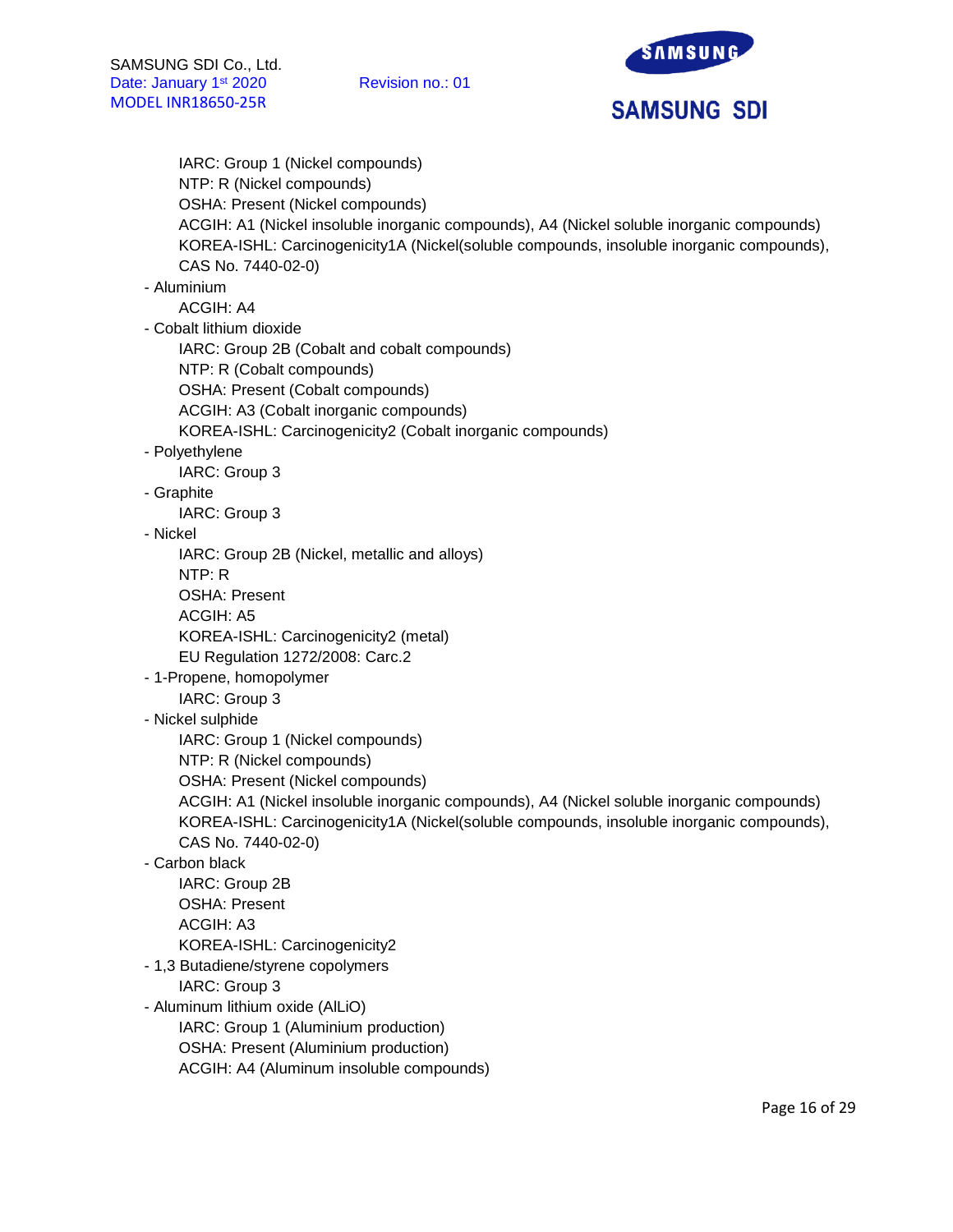

# **Mutagenicity :** Not classified

- Carbon : Negative reactions were observed in in vitro test(Bacterial Reverse Mutation Assay(OECD Guideline 471, GLP)).

- Iron : Negative reactions were observed in in vitro test(Bacterial Reverse Mutation Assay(OECD Guideline 471, GLP))

- Copper : Negative reactions were observed in in vivo test(mammalian somatic cell study: cytogenicity/erythrocyte micronucleus(EU Method B.12, GLP)).

- Aluminium : Negative reactions were observed in both in vivo (Mammalian Erythrocyte Micronucleus Test(OECD Guideline 474, GLP)) and in vitro (Mammalian cell gene mutation test(OECD Guideline 476, GLP)).

- Cobalt lithium dioxide : Negative reactions were observed in in vitro tests(Bacterial Reverse Mutation Assay(OECD Guideline 471, GLP) and Mammalian cell gene mutation Test(OECD Guideline 476, GLP))(WoE). Negative reactions were observed in in vivo tests(Mammalian Bone Marrow Chromosome Aberration Test(OECD Guideline 475) and Mammalian Erythrocyte Micronucleus Test(OECD Guideline 474, GLP)).

- Dimethyl carbonate : Negative reactions were observed in in vivo (Mammalian Spermatogonial Chromosome Aberration Test (OECD Guideline 483, GLP))

- Polyethylene : No toxicity was observed in in vitro mutagenicity test using Salmonella typhimurium strain.

- Ethylene carbonate : Negative reactions were observed in vitro (Bacterial Reverse Mutation Assay(OECD Guideline 471, GLP)).

- Lithium hexafluorophosphate(1-) : Negative reactions were observed in both in vivo (Mammalian Erythrocyte Micronucleus Test(OECD Guideline 474)) and in vitro (Bacterial Reverse Mutation Assay(OECD Guideline 471, GLP)).

- Graphite : Negative reactions were observed in in vitro test(Bacterial Reverse Mutation Assay(OECD Guideline 471, GLP)).

- Ethyl methyl carbonate : Negative reactions were observed in vitro (Mammalian Chromosome Aberration Test (OECD Guideline 473, GLP))

- 1-methyl-2-pyrrolidone : Negative reactions were observed in in vitro tests(Bacterial Reverse Mutation Assay(OECD Guideline 471), Mammalian Gene Mutation Test(OECD Guideline 476, GLP) and DNA Damage and/or Repair Study(OECD Guideline 482, GLP)).

Negative reactions were observed in in vivo tests(Mammalian Erythrocyte Micronucleus Test(OECD Guideline 474, GLP) and Mammalian Bone Marrow chromosome Aberration Test(OECD Guideline 475, GLP)).

- Nickel sulphide : Posiive reactions were observed in in vivo mammalian germ cell study.(Read-across)

- Silicon : Negative reactions were observed in both in vivo (Mammalian Bone Marrow Chromosome Aberration Test(OECD Guideline 475, GLP))

- Trade secret 2 : Negative reactions were observed in in vivo (Mammalian Erythrocyte Micronucleus Test(OECD Guideline 474, GLP)).

- Lithium carbonate : Negative reactions were observed in in vivo genetic toxicity test.

- Carbon black : Positive reactions were observed in both in vitro (Chromosomal aberrations test (OECD Guideline 476, GLP)) and in vivo (ypoxanthine-guanine phosphoribosyl transferase gene (hprt) mutations in alveolar epithelial cells).

- Succinonitrile : Negative reactions were observed in in vitro tests(Bacterial Reverse Mutation Assay(OECD Guideline 471, GLP) and Mammalian Chromosome Aberration Test(OECD Guideline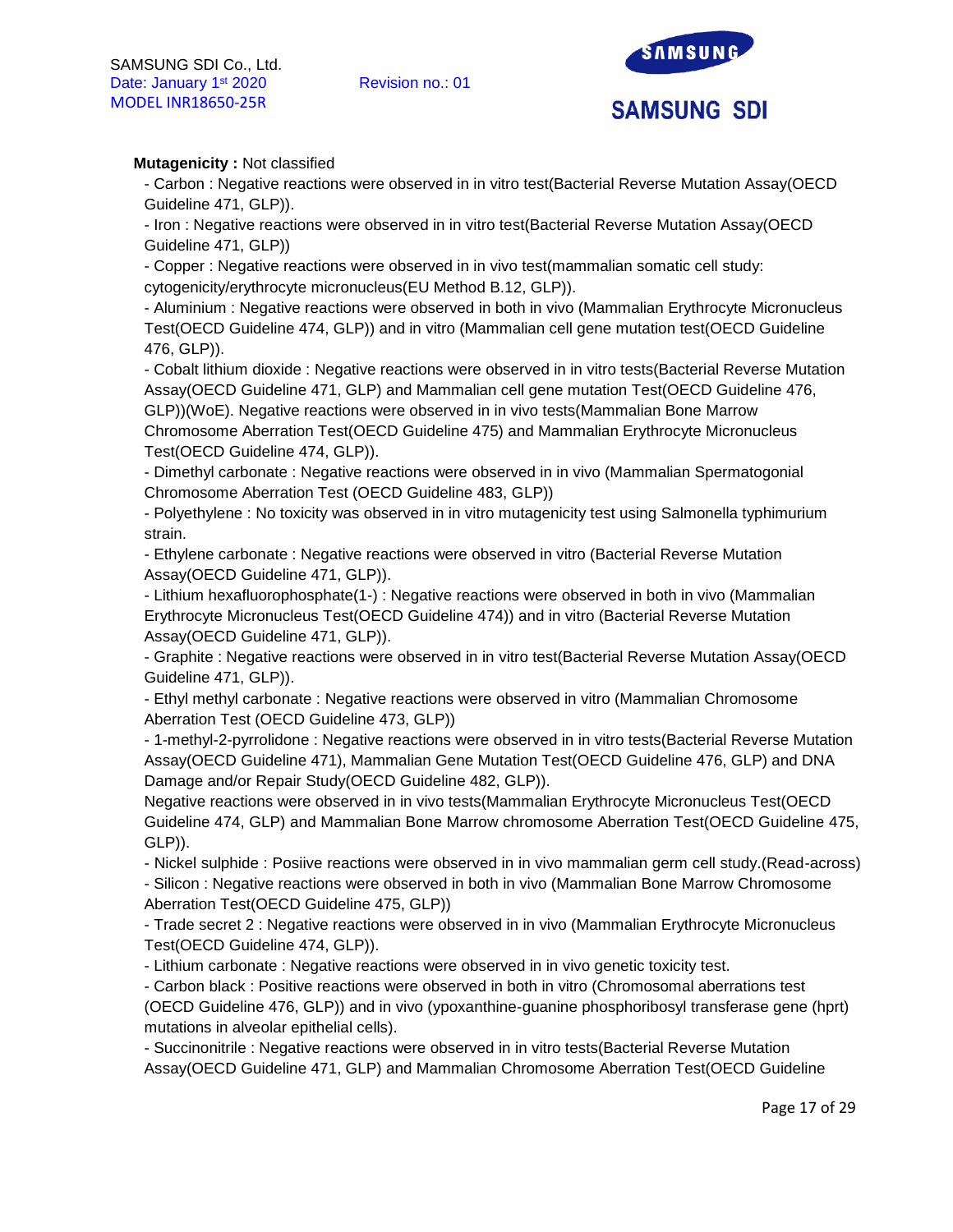

473, GLP)). Negative reactions were observed in in vivo tests(Mammalian Erythrocyte Micronucleus Test(OECD Guideline 474, GLP))

# **Reproductive toxicity :** Not classified

- Copper : In the reproductive toxicity and developmental toxicity test with rats, there were no significant adverse effects on reproductive parameters and no evidence of malformations at any doses. (OECD Guideline 416, 414, GLP)

- Aluminium : In the reproductive toxicity and developmental toxicity test using rats, adverse effects were not observed, respectively. (OECD Guideline 422, GLP)(OECD Guideline 414)

- Cobalt lithium dioxide : In the reproductive toxicity and developmental toxicity screening tests with rats, treatment with 300 mg cobalt powder/kg bw/day resulted in an increase of the post-implantation loss and a decrease in the live birth index. Treatment with 30 mg cobalt powder/kg bw/day resulted that the mean litter weight of pups was slightly reduced in a dose-related way (not significant at  $p \le 0.01$ ), significant only at 300 mg cobalt powder/kg bw/day. (NOAEL(P, F1) = 30 mg/kg bw/day) (OECD Guideline 422, GLP)

- Dimethyl carbonate : In the reproductive toxicity test using rats, adverse effects were not observed, respectively. (OECD Guideline 415, GLP)

In the developmental toxicity test using rabbits, adverse effects were not observed, respectively. (OECD Guideline 414, GLP)

- Ethylene carbonate : In the reproductive toxicity test using mouse, adverse effects were not observed, respectively. (GLP) In the developmental toxicity test using rabbits, adverse effects were not observed, respectively. (GLP)

- Lithium hexafluorophosphate(1-) : In the reproductive toxicity and developmental toxicity test using rats, adverse effects were not observed, respectively. (OECD Guideline 416, GLP)(OECD Guideline 414)

- Graphite : In the reproductive toxicity with rats, there were no significant adverse effects on reproductive parameters. (OECD Guideline 422, GLP)

- Ethyl methyl carbonate : In the reproductive toxicity and developmental toxicity test using rats, adverse effects were not observed, respectively. (OECD Guideline 414)

- Nickel : In the reproductive toxicity and developmental toxicity test with rats, the number of live pups/litter was significantly decreased, pup mortality was significantly increased, and average pup body weight was significantly decreased at the 500 ppm dose level. (OECD Guideline 416, GLP)

- 1,4-Benzenedicarboxylic acid, 1,4-dimethyl ester, polymer with 1,4-cyclohexanedimethanol and 1,2-- 1-methyl-2-pyrrolidone : In the two-generation reproductive toxicity test with rats, developmental toxicity was evidenced by increased pup mortality and reduced body weight gain, including corresponding effects in the investigated organs, in pups treated at 500/350 mg/kg bw/day. (NOAEL(F) = 160 mg/kg bw/day) (OECD Guideline 416, GLP)

- Nickel sulphide : In the reproductive toxicity with rats, the 500 ppm dose caused significant body weight depression of both mothers and pups and increased neonatal mortality during the postnatal development period. (equivalent or similar to OECD Guideline 416, GLP) (Nickel Chloride Hexahydrate (7791-20-0)).

- Silicon : In the reproductive toxicity and developmental toxicity test using rats, adverse effects were not observed, respectively. (equivalent or similar to OECD Guideline 478) (Read-across; FDA-Compound 71-41 = Silene, calcium silicate (hydrated))

- Lithium carbonate : In the reproductive toxicity test with rats, no toxicological significant changes were detected. (OECD Guideline 416, GLP)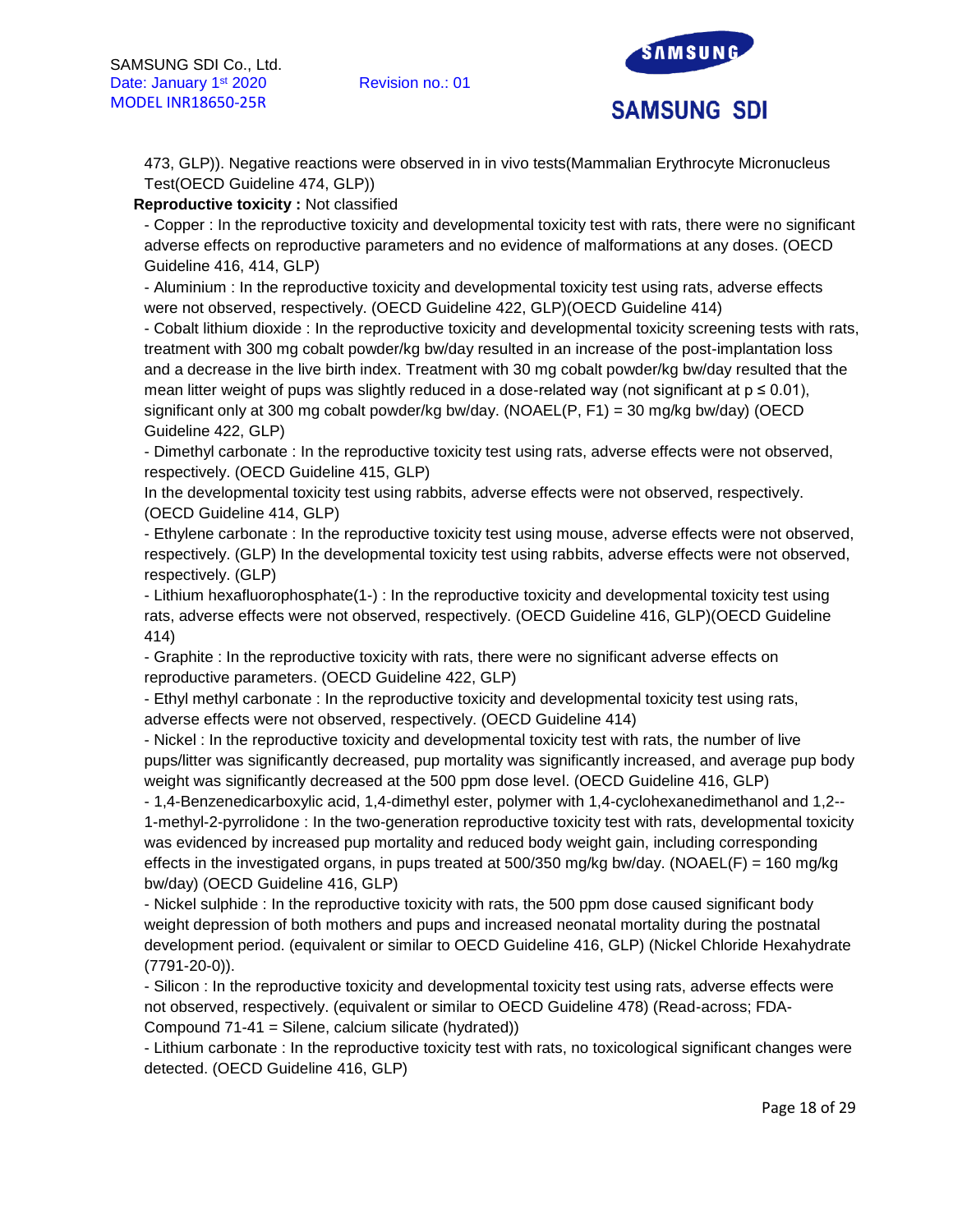

- Carbon black : In the reproductive toxicity and developmental toxicity test using mice, adverse effects were not observed, respectively. (OECD Guideline 414, GLP)

- Succinonitrile : In the reproductive toxicity and developmental toxicity tests with rats, there were no significant adverse effects on reproductive parameters. (OECD Guideline 416, GLP)

**Specific target organ toxicity (single exposure) :** Not classified

- Carbon : In the acute oral toxicity test with rats, Animals visible exhibited labored breathing and intermittent gasping. (OECD Guideline 403)

- Iron : In the acute oral toxicity test with rats, inactivity and depression of the animals within a few minutes after administration.(OECD Guideline 401, GLP)

- Copper : In the acute oral toxicity test with rats, clinical signs observed included lethargy, prostrate posture, green coloured diarrhoea, voiding few faeces and moribundity. (OECD Guideline 401, GLP) In the acute inhalation toxicity test with rats, slight to moderate ataxia, slight to moderate tremor and slight to moderate dyspnoea were observed. (OECD Guideline 436, GLP)

- Aluminium : In the acute oral toxicity test using rats, adverse effects were not observed, respectively. (Read-across)(OECD Guideline 401) In the acute inhalation toxicity test using rats, adverse effects were not observed, respectively. (OECD Guideline 403)

- Cobalt lithium dioxide : In the acute toxicity tests with rats, there were no signs of gross toxicity, adverse pharmacologic effects, or abnormal behaviour. (OECD Guideline 425, 402, GLP)

- Dimethyl carbonate : In the acute oral toxicity test using rats, hypoactivity, ataxia and loss of the righting reflex were observed. (OECD Guideline 401, GLP) In the acute dermal toxicity test using rabbits, adverse effects were not observed, respectively. (GLP) In the acute inhalation toxicity test using rats, adverse effects were not observed, respectively. (OECD Guideline 403, GLP)

- Ethylene carbonate : In the acute dermal/inhalation toxicity test using rats, adverse effects were not observed, respectively. (OECD Guideline 402, GLP)(OECD Guideline 403)

- Lithium hexafluorophosphate(1-) : In the acute oral toxcity test with rats, lethargy, hunched posture, uncoordinated movements, piloerection were observed. (OECD Guideline 423, GLP)

- Graphite : In the acute oral toxicity test with rats, no signs of discomfort or toxicity effects. (OECD Guideline 423, GLP)

- Ethyl methyl carbonate : In the acute oral and inhalation toxicity test using rats, ataxia, hunched posture, lethargy, decreased respiratory rate and laboured respiration are observed. (OECD Guideline 401, GLP) (OECD Guideline 403, GLP)

- Nickel : In the acute oral toxicity test with rats, no signs of discomfort or toxicity effects. (OECD Guideline 423, GLP)

- 1-methyl-2-pyrrolidone : In the acute oral toxicity test with rats, ataxia and diuresis(4,150 mg/kg bw) were observed. (OECD Guideline 401)

- Nickel sulphide : In the acute inhalation toxicity test with rats, facial staining, ocular discharge, hypoactivity, a thin appearance, hunched posture, reduced fecal volume, cold limbs, and/or reduced food consumption was observed after dosing. (OECD Guideline 403, GLP) (Read-across; Nickel subsulfide)

- Silicon : In the acute oral/dermal toxicity test using rats, adverse effects were not observed, respectively. (OECD Guideline 401, GLP)

- Trade secret 2 : In the acute oral toxicity test with rats, piloerection, hypoactivity were observed during the 1st and 2nd step(300 mg/kg). convulsion, labored breathing immediately after dosing and then were found dead within 4 hours after dosing at the 3rd step(2,000 mg/kg). (OECD Guideline 423, GLP)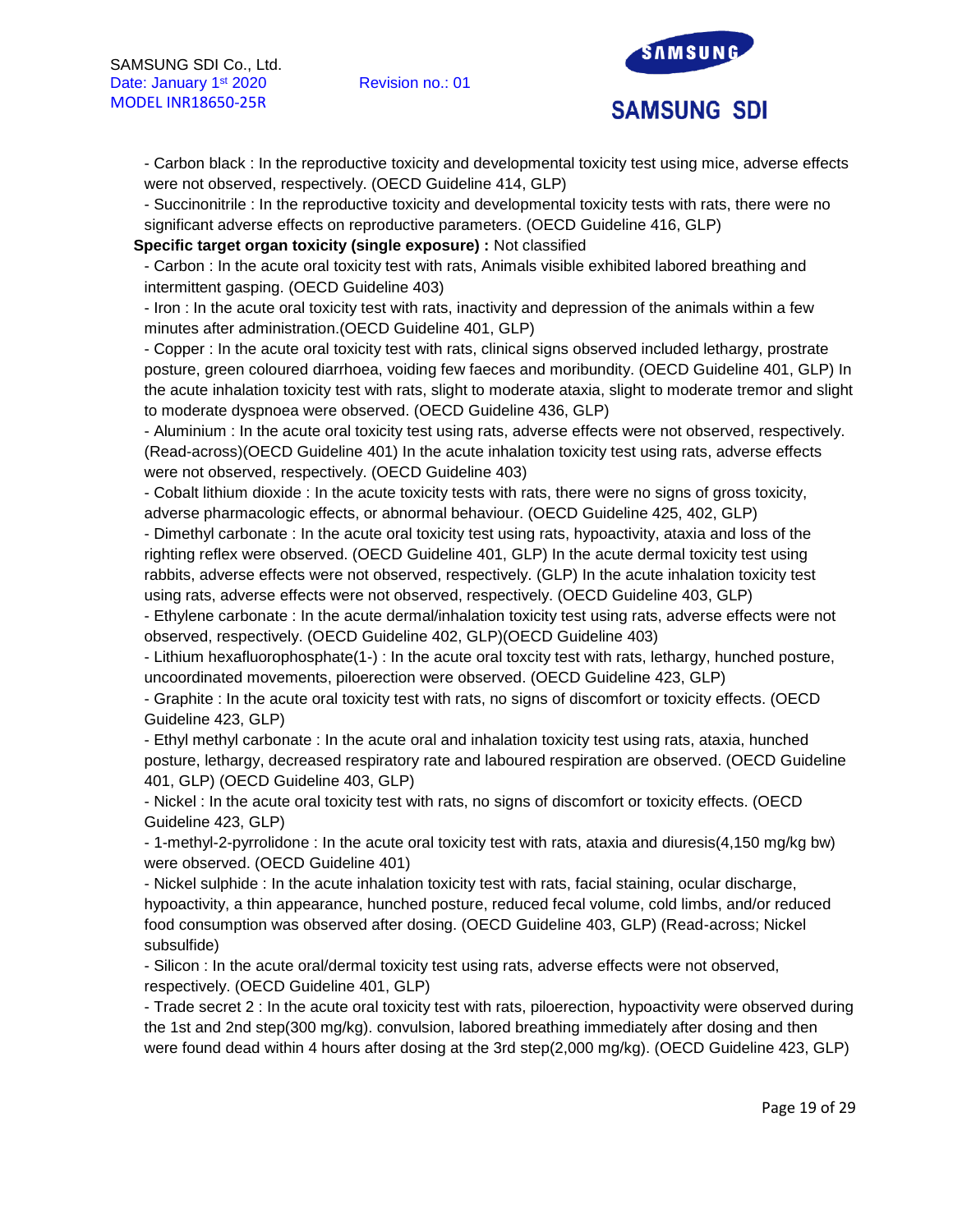

- Lithium carbonate : In the acute inhalation toxicity test with rats, both increased secretory responses and labored breathing were observed. (OECD Guideline 403, GLP)

- Carbon black : In the acute oral toxicity and acute inhalation toxicity test with rats, adverse effects were not observed, respectively. (OECD Guideline 401, GLP)(OECD Guideline 403)

- Succinonitrile : In the acute oral toxicity test with rats, decrease in locomotor activity, emaciation, and soiled perinea region and mortality(2,000 mg/kg bw) were observed. (OECD Guideline 423, GLP)

**Specific target organ toxicity (repeat exposure) :** Not classified

- Carbon : In the repeated oral toxicity test, Slight lung inflammatory changes based on minimal increases in pulmonary neutrophils. (OECD Guideline 413, GLP)

- Iron : In the repeated oral toxicity test with rats, the toxic effects include cellular apoptosis or necrosis in heart, spleen and pancreas. (carbonyl iron)

- Copper : In the repeated oral toxicity and inhalation toxicity test using rats, toxicity to organs was not observed. (EU Method B.26, GLP)(OECD Guideline 412, GLP)

- Aluminium : In the repeated oral toxicity toxicity tests using rats, toxicity to organs was not observed. (Read-across)(OECD Guideline 422, GLP) In the repeated inhalation toxicity toxicity tests using rats, toxicity to organs was not observed. (OECD Guideline 413)

- Cobalt lithium dioxide : In the repeated oral toxicity test in 90 days with rats, toxicity to organs was not observed. (OECD Guideline 408, GLP)

- Dimethyl carbonate : In the repeated oral toxicity tests using rats, toxicity to organs was not observed. (OECD Guideline 408, GLP)

- Polyethylene : Reported progressive systemic sclerosis in patients repeatedly exposed to chemicals.

- Ethylene carbonate : In the repeated oral toxicity tests using rats, toxicity to organs was not observed. (OECD Guideline 452)

- Graphite : In the repeated oral toxicity test with rats, no signs of discomfort or toxicity effects. (OECD Guideline 422, GLP) In the repeated inhalation toxicity test with rats, in the Graphite high-dose group, clearly adverse effects such as markedly increased incidence of interstitial fibrosis, were seen in the lung. (OECD Guideline 412, GLP)

- Ethyl methyl carbonate : In the repeated oral toxicity test using rats, toxicity to organs was not observed. OECD Guideline 407, GLP)

- Nickel : In the repeated oral toxicity test, metallic nickel is a potent respiratory tract toxicant that directly injures the lung and the nasal tissues of the rat, and produces marked secondary effects in the lung-draining lymph nodes. (OECD Guideline 413, GLP)

- 1-methyl-2-pyrrolidone : In the repeated oral toxicity test in 90 days with rats, a specific target organ for compound-related adverse systemic toxicity was not identified. (OECD Guideline 408, GLP) - Nickel sulphide : In the repeated inhalation toxcity tests with rats, the test material had similar effects in the respiratory tract in that all produced atrophy of the olfactory epithelium and a chronic inflammation in the lung. (OECD Guideline  $413$ )(Read-across; Ni $_3S_2$ )

- Silicon : In the repeated inhalation toxicity tests in 90 days using rats, repeated inhalation of silicon particles for 90 days did not induce any severe adverse effects in rats. (OECD Guideline 413, GLP)(Jetmilled Silicon)

- Lithium carbonate : In the repeated oral toxicity test for human, toxicity to organs was not observed.

- Carbon black : In the sub-chronic inhalation toxicity test using rats, there was clear evidence of inflammation and some alveolar epithelial cell hyperplasia and fibrosis at the high exposure group. In the mid-exposure group there was evidence of inflammation characterised by accumulation of neutrophils and macrophages within the alveolar spaces.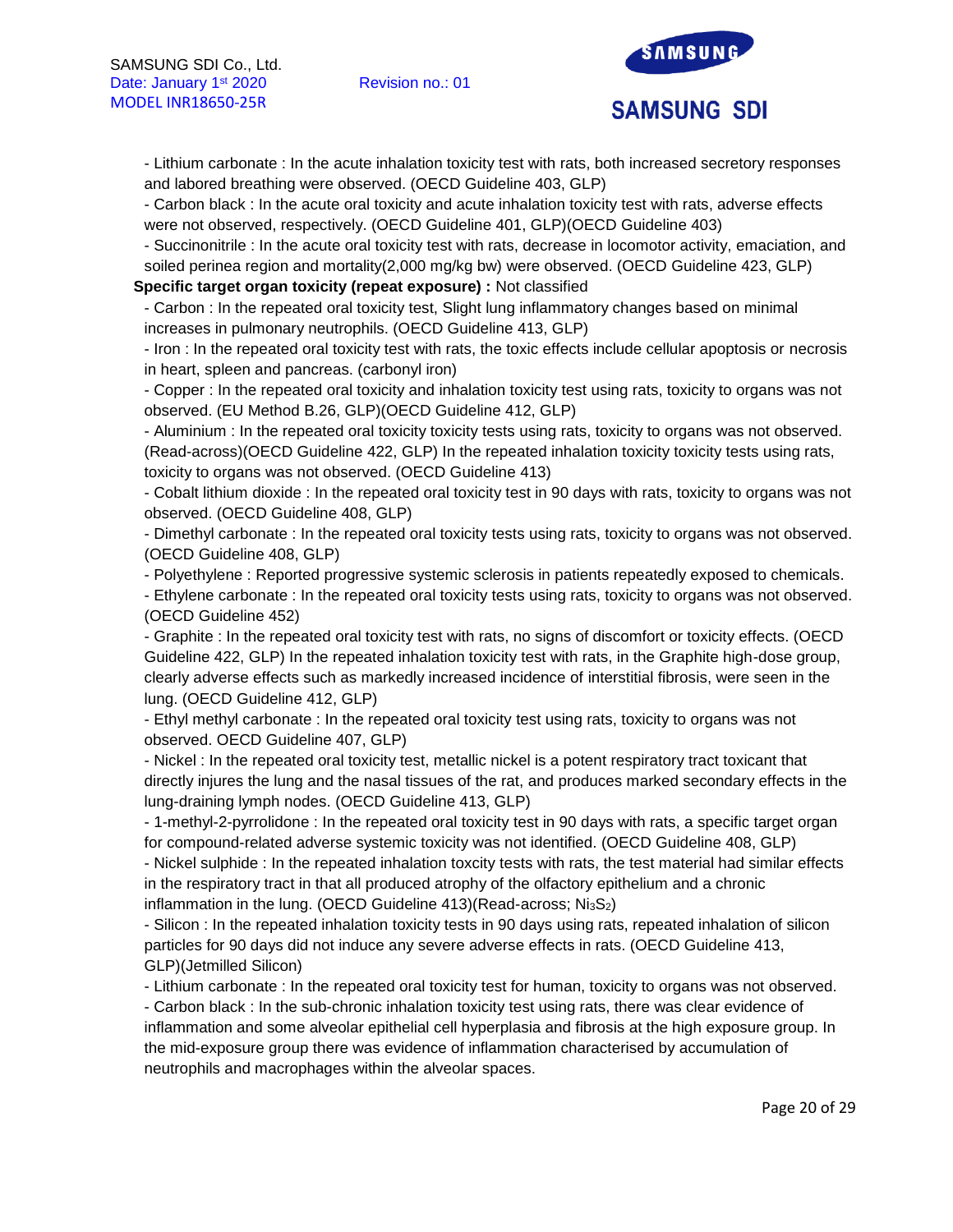

- Succinonitrile : In the repeated oral toxicity test in 90 days with rats, No abnormal gross pathologocial findings were observed. (OECD Guideline 408, GLP) **Aspiration Hazard :** Not available

# **Section XII – ECOLOGICAL INFORMATION**

※ This is a product that fulfills a certain function in solid state with specific shape without dischargin g any chemical substance in its use and has no obligation to write (M)SDS. Since this document co ntains the precautions for safe handling related to its materials or chemical substances consisting of this product, please note that these overall information is irrelevant to this product.

# **12.1 Ecological toxicity**

**Acute toxicity** : Not classified **(**ATEmix = 0.11 mg/L)

**Fish** 

- Iron : 96hr-LC0(*Danio rerio*) > 100000 mg/L (OECD Guideline 203)

- Copper : 96hr-LC50(*Oncorhynchus mykiss*) = 0.164 mg/L

- Aluminium : 96hr-LC50(*Pimephales promelas*) = 1.16 mg/L (GLP)

- Cobalt lithium dioxide : 96hr-LC50(*Oncorhynchus mykiss*) = 1.51 mg/L (ASTM) (Read-across; cobalt (II) chloride hexahydrate)

- Dimethyl carbonate : 96hr-LC50(*(Danio rerio*) ≥ 100 mg/L (OECD Guideline 203, GLP)

- Ethylene carbonate : 96hr-LC50(*Oncorhynchus mykiss*) > 100 mg/L (OECD Guideline 203, GLP)
- Lithium hexafluorophosphate(1-) : 96hr-LC50(*Oncorhynchus mykiss*) = 51 mg/L
- Graphite : 96hr-LC50(*Danio rerio*) > 100 mg/L (OECD Guideline 203, GLP)
- Ethyl methyl carbonate : 96hr-LC50(*Oncorhynchus mykiss*) > 100 mg/L (OECD Guideline 203, GLP)
- Nickel : 96hr-LC50(*Oncorhynchus mykiss*) = 15.3 mg/L (measured)
- 1-methyl-2-pyrrolidone : 96hr-LC50(*Oncorhynchus mykiss*) > 500 mg/L (OBBA-bulletin No. 33, 1975)
- Nickel sulphide : 96hr-LC50(*Danio rerio*) = 100~320 mg/L (OECD Guideline 203, GLP)
- Trade secret 2 : 96hr-LC50(*Danio rerio*) = 6~60 mg/L (OECD Guideline 203, GLP)

- Lithium carbonate : 96hr-LC50(*Oncorhynchus mykiss*) = 5.69 mg/L (OECD Guideline 203)(calculated for lithium ion)

- Carbon black : 96hr-LC0(*Danio rerio*) = 1000 mg/L (OECD Guideline 203, GLP)

- Succinonitrile : 96hr-LC50(*Danio rerio*) > 100 mg/L (OECD Guideline 203, GLP)

# **Crustacean**

- Iron : 48hr-EC50(*Daphnia magna*) > 100 mg/L (OECD Guideline 202, GLP)

- Copper : 48hr-LC50(*Ceriodaphnia dubia*) = 0.014 mg/L
- Aluminium : 48hr-LC50(*Ceriodaphnia dubia*) = 0.72 mg/L (GLP)

- Cobalt lithium dioxide : 48hr-LC50(*Ceriodaphnia dubia*) = 0.61 mg/L (USEPA 2002) (Read-across; cobalt (II) chloride hexahydrate)

- Dimethyl carbonate : 48hr-EC50(*Daphnia magna*) > 100 mg/L (OECD Guideline 202, GLP)

- Ethylene carbonate : 48hr-EC50(*Ceriodaphnia dubia*) = 5,900 mg/L

- Lithium hexafluorophosphate(1-) : 48hr-LC50(*Daphnia magna*) > 100 mg/L (OECD Guideline 202, GLP)

- Graphite : 48hr-EC50(*Daphnia magna*) > 100 mg/L (OECD Guideline 202, GLP)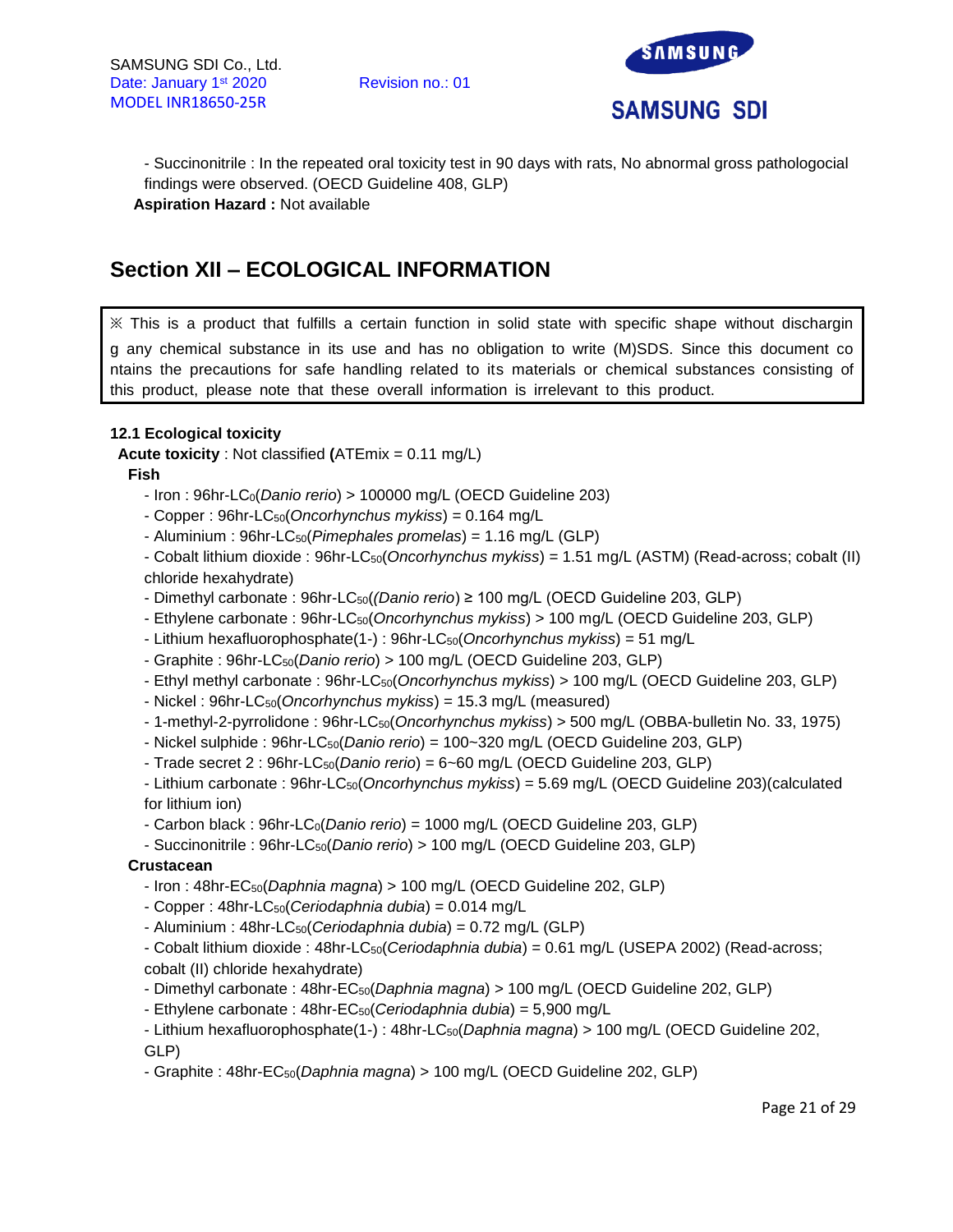

- Ethyl methyl carbonate : 48hr-EC50(*Daphnia magna*) > 100 mg/L (OECD Guideline 202, GLP)

- Nickel : 48hr-LC50(*Ceriodaphnia dubia*) = 0.0744 mg/L (USEPA 2002, ASTM 2001, OECD 1984)(measured)

- 1-methyl-2-pyrrolidone : 24hr-EC50(*Daphnia magna*) > 1000 mg/L (DIN 38412 Part 11)

- Nickel sulphide : 48hr-EC50(*Daphnia magna*) = 9.48 mg/L (OECD Guideline 202, GLP)

- Trade secret 2 : 48hr-EC50(*Daphnia magna*) = 8.4 mg/L (OECD Guideline 202, GLP)

- Lithium carbonate : 48hr-EC50(*Daphnia magna*) = 6.24 mg/L (OECD Guideline 202, GLP)(calculated for lithium ion)

- Carbon black : 24hr-EC50(*Daphnia magna*) > 5600 mg/L (OECD Guideline 202, GLP)

- Succinonitrile : 48hr-EC50(*Daphnia magna*) > 100 mg/L (OECD Guideline 202, GLP)

# **Algae**

- Copper : 96hr-EC50(*Chlamydomonas reinhardtii*) = 0.047 mg/L

- Aluminium : 72hr-EC50(*Pseudokirchneriella subcapitata*) = 0.2 mg/L (OECD Guideline 201, GLP)

- Cobalt lithium dioxide : 72hr-EC50(*Pseudokirchneriella subcapitata*) = 0.144 mg/L (OECD Guideline 201) (Read-across)

- Dimethyl carbonate : 72hr-EC50(*Pseudokirchneriella subcapitata*) > 100 mg/L (OECD Guideline 201, GLP)

- Ethylene carbonate : 72hr-EC50(*Pseudokirchneriella subcapitata*) > 100 mg/L (OECD Guideline 201,GLP)

- Lithium hexafluorophosphate(1-) : 96hr-EC50(*Pseudokirchneriella subcapitata*) > 100 mg/L (OECD Guideline 201, GLP)

- Graphite : 72hr-EC50(*Pseudokirchneriella subcapitata*) > 100 mg/L (OECD Guideline 201, GLP) - Ethyl methyl carbonate : 72hr-EC50(*Desmodesmus subspicatus*) > 62 mg/L (OECD Guideline 201,

GLP)

- Nickel : 72hr-EC50(*Pseudokirchneriella subcapitata*) = 0.188 mg/L (equivalent or similar to OECD Guideline 201)

- 1-methyl-2-pyrrolidone : 72hr-EC50(*Desmodesmus subspicatus*) = 600.5 mg/L (DIN 38412 Part9)

- Nickel sulphide : 72hr-EC50(*Pseudokirchneriella subcapitata*) = 0.082~0.148 mg/L (OECD Guideline 201)

- Silicon : 72hr-EC50(*Pseudokirchneriella subcapitata*) = ca. 250 mg/L (OECD Guideline 201) (Readacross)

- Trade secret 2 : 72hr-EC50(*Pseudokirchneriella subcapitata*) = 32 mg/L (OECD Guideline 201, GLP) - Lithium carbonate : 72hr-EC50(*Desmodesmus subspicatus*) > 400 mg/L (OECD Guideline 201, GLP)(Li2CO3)

- Carbon black : 72hr-EC50(*Desmodesmus subspicatus*) > 10000 mg/L (OECD Guideline 201, GLP) **Chronic toxicity :** Not classified

# **Fish**

- Copper : 30day-NOEC(*Perca fluviatilis*) = 0.188 mg/L (OECD Guideline 204)

- Aluminium : 33day-NOEC(*Danio rerio*) = 0.0715 mg/L (OECD Guideline 210, GLP)

- Cobalt lithium dioxide : 34day-NOEC(*Pimephales promelas*) = 0.21 mg/L (ASTM 2002) (Read-across; cobalt (II) chloride hexahydrate)

- Lithium hexafluorophosphate(1-) : 22day-NOEC(*Pimephales promelas*) = 0.2 mg/L (EPA 540/86, GLP)

- Nickel : 32day-NOEC(*Oncorhynchus mykiss*) = 0.134 mg/L (measured)

- Nickel sulphide : 28day-NOEC(*Cyprinodon variegatus*) = 21.7 mg/L (ASTM 2004 and APHA 1998, GLP)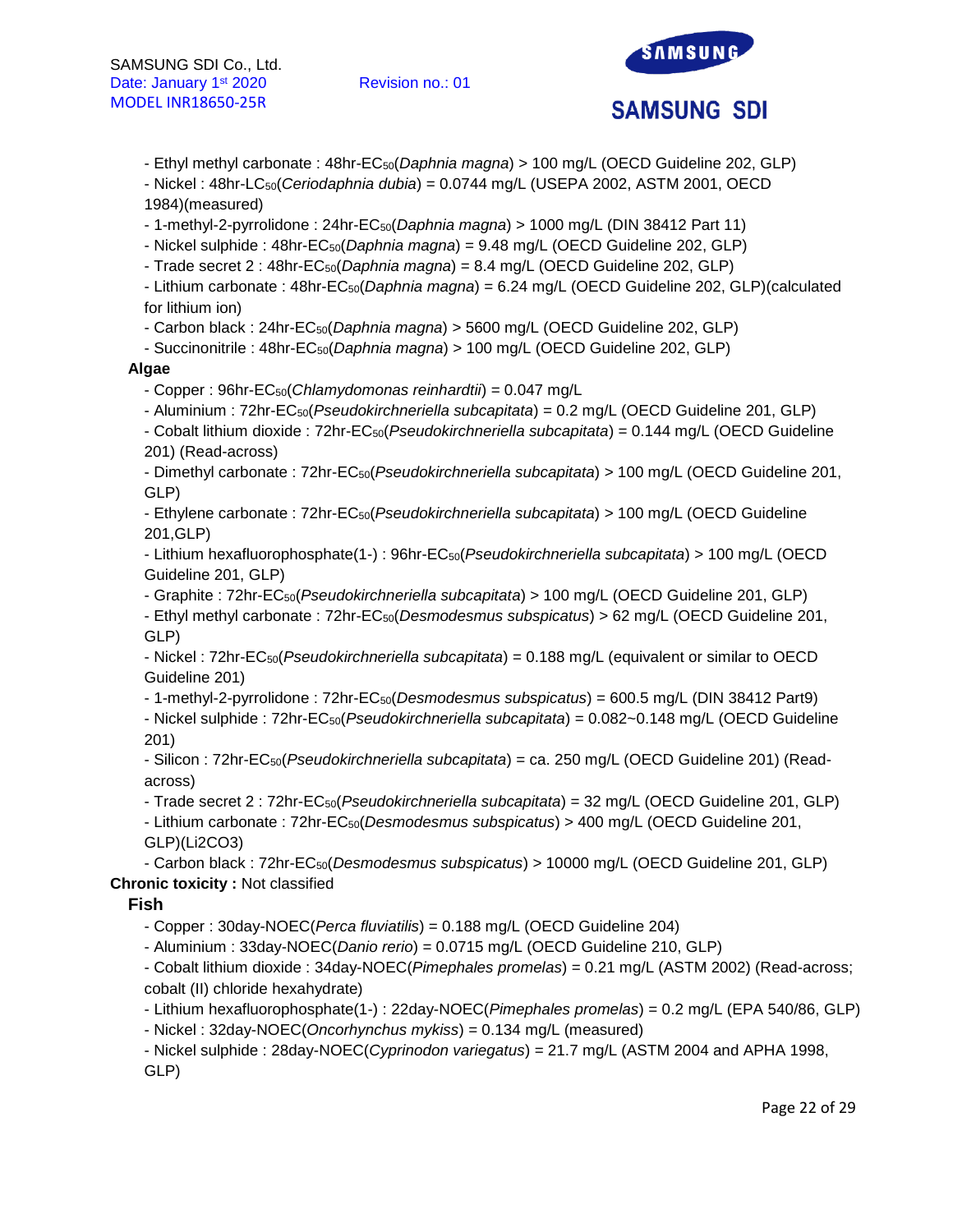

- Lithium carbonate : 34day-NOEC(*Danio rerio*) = 2.87 mg/L (OECD Guideline 210, GLP)(calculated for lithium ion)

- Succinonitrile : 28day-NOEC(*Rare Minnow*) > 10 mg/L (OECD Guideline 210, GLP)

### **crustacean**

- Copper : 14day-NOEC(*Penaeus mergulensis and Penaeus monodon (prawns*) = 0.033 mg/L
- Aluminium : 28day-NOEC(*Hyalella azteca*) = 0.0531 mg/L (GLP)

- Cobalt lithium dioxide : 28day-NOEC(*Hyallela azteca*) = 0.00683 mg/L (OECD Guideline 211) (Readacross; Cobalt dichloride dihydrate)

- Dimethyl carbonate : 21day-NOEC(*Daphnia magna*) = 25 mg/L (OECD Guideline 211, GLP)

- Lithium hexafluorophosphate(1-) : 7day-NOEC(*Ceriodaphnia dubia*) = 2.55 mg/L (EPA/600/4-91/002)

- Nickel : 7day-NOEC(*Ceriodaphnia dubia*) = 0.0053~0.0153 mg/L (equivalent or similar to EPA/600/4- 91/002)(measured)

- 1-methyl-2-pyrrolidone : 21day-NOEC = 12.5 mg/L (OECD Guideline 211, GLP)

- Nickel sulphide : 10day-NOEC = 0.0202 mg/L (OECD Guideline 211)

- Lithium carbonate : 21day-NOEC(*Daphnia magna*) = 1.7 mg/L (OECD Guideline 211, GLP)

- Succinonitrile : 21day-NOEC(*Daphnia magna*) = 0.784 mg/L (OECD Guideline 211, GLP)

#### **Algae**

- Copper : 19day-NOEC(*giant kelp Macrocystis pyrifera*) = 0.0102 mg/L

- Cobalt lithium dioxide : 72hr-NOEC(*Pseudokirchneriella subcapitata*) = 0.0322 mg/L (OECD Guideline 201) (Read-across)

- Ethylene carbonate : 72hr-NOEC(*Pseudokirchneriella subcapitata*) = 100 mg/L (OECD Guideline 201,GLP)

- Lithium hexafluorophosphate(1-) : 96hr-NOEC(*Pseudokirchneriella subcapitata*) = 22 mg/L (OECD Guideline 201, GLP)

- Graphite : 72hr-NOEC(*Pseudokirchneriella subcapitata*) ≥ 100 mg/L (OECD Guideline 201, GLP)

- Ethyl methyl carbonate : 72hr-NOEC(*Desmodesmus subspicatus*) = 62 mg/L (OECD Guideline 201, GLP)

- 1-methyl-2-pyrrolidone : 72hr-EC50(*Desmodesmus subspicatus*) = 672.8 mg/L (DIN 38412 Part9)

- Trade secret 2 : 72hr-NOEC(*Pseudokirchneriella subcapitata*) = 1 mg/L (OECD Guideline 201, GLP)

- Lithium carbonate : 72hr-NOEC(*Desmodesmus subspicatus*) = 9.39 mg/L (OECD Guideline 201, GLP)(calculated for lithium ion)

- Carbon black : 72hr-NOEC(*Desmodesmus subspicatus*) > 10000 mg/L (OECD Guideline 201, GLP)

- Succinonitrile : 72hr-NOEC(*Desmodesmus subspicatus*) = 100 mg/L (OECD Guideline 201, GLP)

# **12.2 Persistence and degradability**

#### **Persistence**

- Carbon : Low persistency (log  $K_{ow}$  is less than 4 estimated.) (log  $K_{ow} = 0.78$ ) (estimated)

- Dimethyl carbonate : Low persistency (log  $K_{ow}$  is less than 4 estimated.) (log  $K_{ow} = 0.354$ ) (20°C, 6.5  $<$  pH  $<$  7.5)

- Ethylene carbonate : Low persistency (log K<sub>ow</sub> is less than 4 estimated.) (log K<sub>ow</sub> = 0.11) (20 °C, 5.33  $<$  pH  $<$  5.79)

- Lithium hexafluorophosphate(1-) : Hydrolysis readily in contact with water. According to this it was not possible to determine the partition coefficient. (OECD Guideline 107, GLP)

- Ethyl methyl carbonate : Low persistency (log K<sub>ow</sub> is less than 4 estimated.) (log K<sub>ow</sub> = 0.972) (40 °C, EU Method A.8, GLP)

- 1-methyl-2-pyrrolidone : Low persistency (log  $K_{ow}$  is less than 4 estimated.) (log  $K_{ow} = -0.46$ )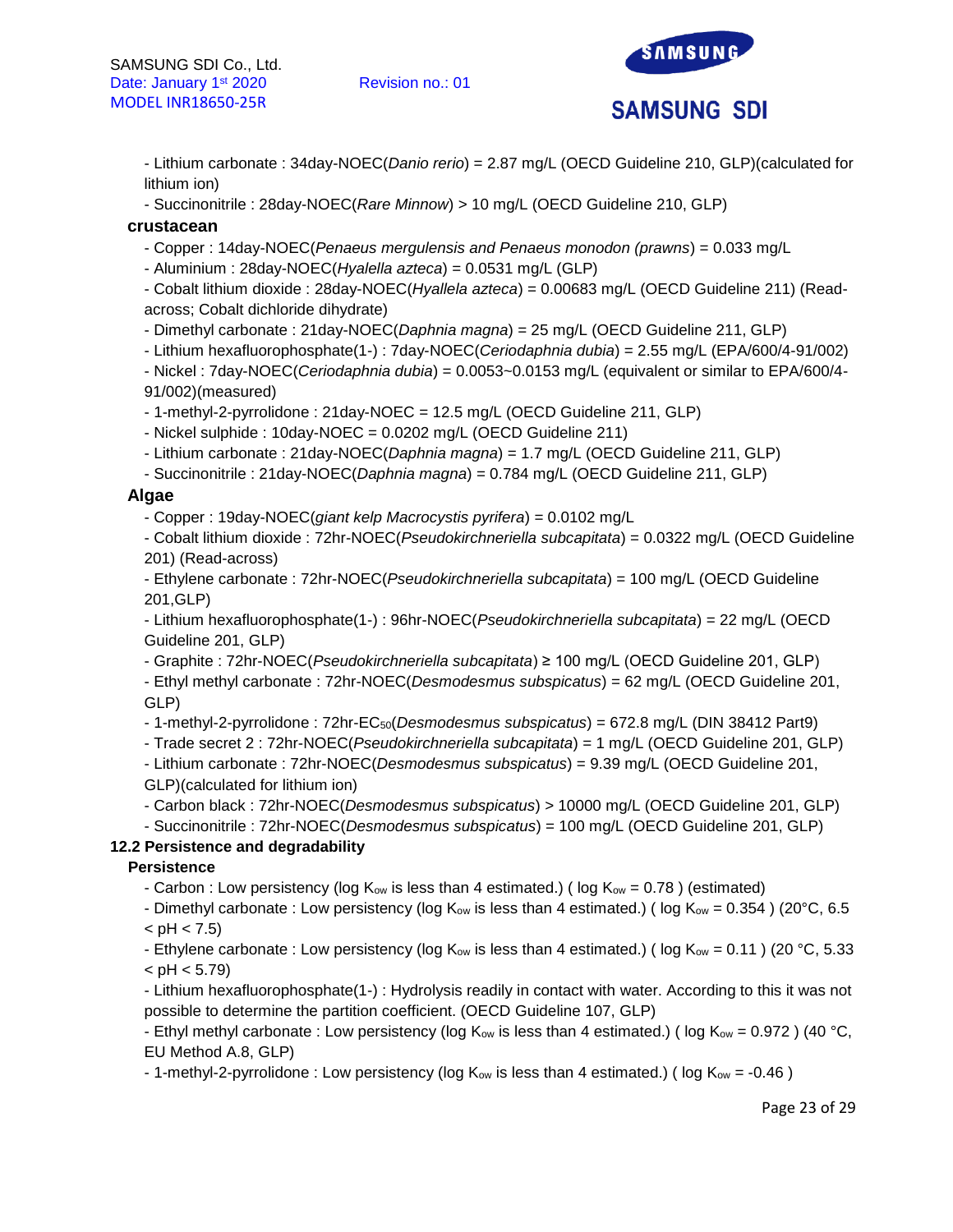



- Trade secret 2 : Low persistency (log  $K_{ow}$  is less than 4 estimated.) (log  $K_{ow} = -0.435$ ) (OECD Guideline 107, GLP)

- Succinonitrile : Low persistency (log  $K_{ow}$  is less than 4 estimated.) (log  $K_{ow} = -0.99$ )

# **Degradability** :

- Polyethylene : (1) Polyethylene films incubated in aerobic and anaerobic bioreactors did not degrade over the course of 4-week to 25-week exposure periods. (2) Similar experiments conducted using aerobic and anaerobic bioreactors concluded no biodegradation of polyethylene occurred over 40-70 day incubation periods.

# **12.3 Bioaccumulative potential**

# **Bioaccumulation**

- Carbon : Bioaccumulation is expected to be low according to the BCF < 500 ( BCF = 2.433 ) (estimated)

- Cobalt lithium dioxide : Bioaccumulation is expected to be high according to the BCF ≥ 500 ( BCF = 5500 )

- Dimethyl carbonate : Bioaccumulation is expected to be low according to the BCF < 500 ( BCF < 3.2 )

- Lithium hexafluorophosphate(1-) : Bioaccumulation is expected to be low according to the BCF < 500  $(BCF = 53 - 58)$ 

- Nickel : Bioaccumulation is expected to be low according to the BCF  $<$  500 (BCF = 45)

- 1-methyl-2-pyrrolidone : Bioaccumulation is expected to be low according to the BCF < 500 ( BCF = 3.162 ) (estimated)

- Nickel sulphide : Bioaccumulation is expected to be low according to the BCF  $<$  500 (BCF = 45)

- Succinonitrile : Bioaccumulation is expected to be low according to the BCF < 500 ( BCF = 3.162 )

(estimated)

# **Biodegradation**

- Dimethyl carbonate : As well-biodegraded, it is expected to have low accumulation potential in living organisms(86% biodegradation was observed after 28 days) (OECD Guideline 301C)

- Ethylene carbonate : As well-biodegraded, it is expected to have low accumulation potential in living organisms(86% biodegradation was observed after 29 days) (OECD Guideline 301B)

- Ethyl methyl carbonate : As well-biodegraded, it is expected to have low accumulation potential in living organisms(98% biodegradation was observed after 28 days) (GLP)

- 1-methyl-2-pyrrolidone : As well-biodegraded, it is expected to have low accumulation potential in living organisms(73% biodegradation was observed after 28 days) (OECD Guideline 301C)

- Trade secret 2 : As not well-biodegraded, it is expected to have high accumulation potential in living organisms(65% biodegradation was observed after 28 days) (OECD Guideline 301D, GLP)

- Succinonitrile : As well-biodegraded, it is expected to have low accumulation potential in living organisms(99.4% biodegradation was observed after 14 days) (OECD Guideline 301A, GLP)

# **12.4 Mobility in soil**

- Carbon : No potency of mobility to soil.  $(K_{\text{oc}} = 8.823)$  (estimated)
- Dimethyl carbonate : No potency of mobility to soil. (K<sub>oc</sub> = 2.9 ~ 6.65) (25 °C)
- Ethylene carbonate : No potency of mobility to soil.  $(K_{oc} = 11.9)$
- Ethyl methyl carbonate : No potency of mobility to soil.  $(K_{oc} = 1.58)$  (OECD Guideline 121, GLP)
- 1-methyl-2-pyrrolidone : No potency of mobility to soil. ( $K_{\text{oc}} = 4.65$ ) (estimated)
- Succinonitrile : No potency of mobility to soil. ( $K_{oc} = 14.52$ ) (estimated)
- **12.5 Results of PBT and vPvB assessment :** Not applicable

# **12.6 Other adverse effects :** Not available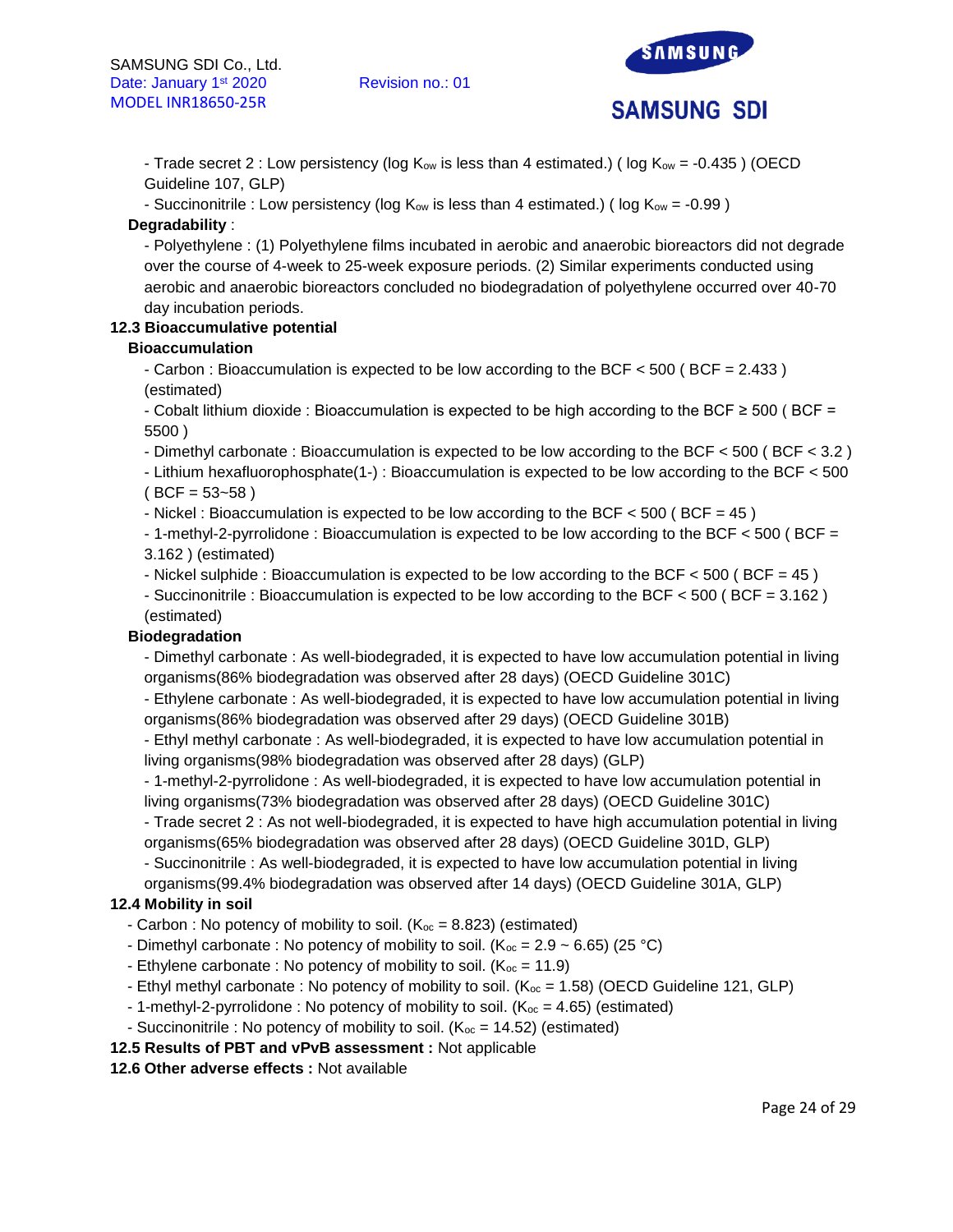

# **Section XIII – DISPOSAL CONSIDERATION**

### **13.1 Waste treatment methods**

**Product/Packaging disposal**

- Consider the required attentions in accordance with waste treatment management regulation. **Waste codes / Waste designation according to LoW(2015) :** 16-06-05

**Waste treatment-relevant information**

- Waste must be disposed of in accordance with federal, state and local environmental control regulations.

**Sewage disposal-relevant information:** Not available

**Other disposal recommendations:** Not available

# **Section XIV – TRANSPORTATION INFORMATION**

 $\mathbb X$  If those lithium-ion batteries are packed with or contained in an equipment, then it is the res ponsibility of the shipper to ensure that the consignment are packed in compliance to the latest edition of the IATA Dangerous Goods Regulations section Ⅱ of either Packing Instruction 966 o r 967 in order for that consignment to be declared as NOT RESTRICTED (non-hazardous/non-D angerous). If those lithium-ion batteries are packed with or contained in an equipment, UN No. i s UN3481.

#### **14.1 UN Number :** 3480

**14.2 UN Proper shipping name :** LITHIUM ION BATTERIES (including lithium ion polymer ba tteries)

**14.3 Transport Hazard class :** 9

- **14.4 Packing group :** II
- **14.5 Special provisions :** 188, 230, 384
- **14.6 Packing instructions** : P903
- **14.7 Environmental hazards :** No
- **14.8 Special precautions for user** 
	- **in case of fire :** F-A
	- **in case of leakage :** S-I

**14.9 Transport in bulk according to Annex II of MARPOL 73/78 and the IBC Code :** Not Available

**14.10 IATA Transport :** the 61th edition of the IATA of Dangerous Goods Regulations PI 965-Sect ion IB

**14.11 Package labels**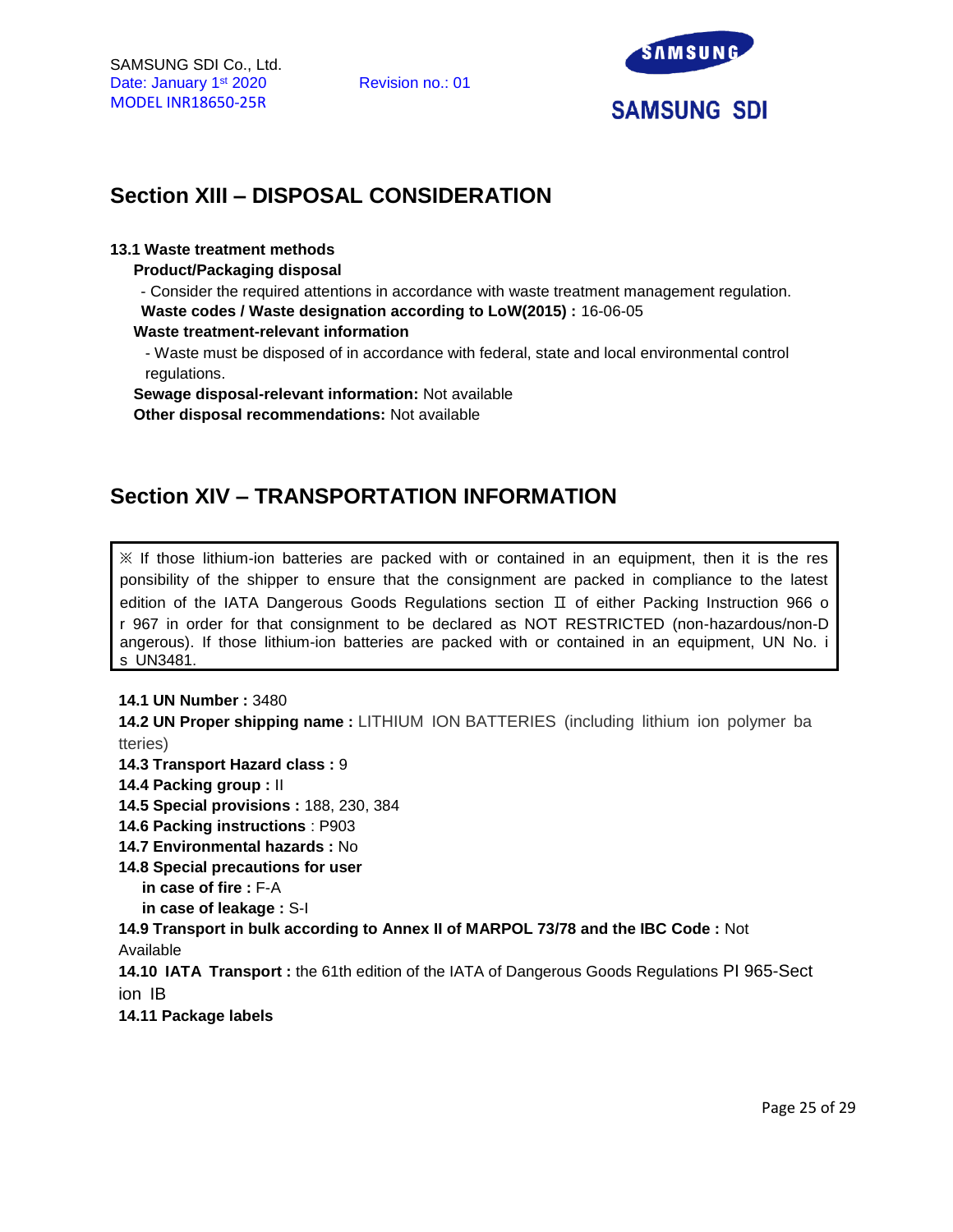SAMSUNG SDI Co., Ltd. Date: January 1<sup>st</sup> 2020 Revision no.: 01 MODEL INR18650-25R





# **Section XV – REGULATORY INFORMATION**

**15.1 Safety, health and environmental regulation/legislation specific for the substance or mixture EU regulations**

**Authorisations and/or restrictions on use:**

**Authorisations:** Not regulated

**Restrictions on use:**

- Nickel : Regulated

- 1-Methyl-2-pyrrolidinone : Regulated

#### **Other EU regulations:**

- 1-Methyl-2-pyrrolidinone : Regulated (SVHC list)

#### **U.S.A regulations**

**U.S.A management information (OSHA Regulation) :** Not regulated

**U.S.A management information (CERCLA Regulation) :**

- Copper : 5,000 lb

- Nickel : 100 lb

**U.S.A management information (EPCRA 302 Regulation) :** Not regulated

**U.S.A management information (EPCRA 304 Regulation) :** Not regulated

**U.S.A management information (EPCRA 313 Regulation) :**

- Copper : Regulated
- Aluminium (metal) : Regulated
- Nickel : Regulated
- 1-Methyl-2-pyrrolidinone : Regulated
- 1-Methyl-2-pyrrolidinone : Regulated
- Lithium carbonate : Regulated

# **KOREA regulations**

# **Occupational Safety and Health Act**

- Litium nickel oxide : Threshold Limit Values (TLVs) chemicals, Hazardous Substances Subject to Control, Special management materials, Harmful Agents Subject to Work Environment Monitoring (Measurement cycle : 6 Months), Harmful Agents Subject to Workers Requiring Health Examination (Diagnostic cycle : 12 Months), Chemicals subject to permissible exposure limit

- Iron : Threshold Limit Values (TLVs) chemicals, Hazardous Substances Subject to Control

- Copper : Threshold Limit Values (TLVs) chemicals, Hazardous Substances Subject to Control, Harmful Agents Subject to Work Environment Monitoring (Measurement cycle : 6 Months), Harmful Agents Subject to Workers Requiring Health Examination (Diagnostic cycle : 12 Months)

- Lithium nickel dioxide : Threshold Limit Values (TLVs) chemicals, Hazardous Substances Subject to Control, Special management materials, Harmful Agents Subject to Work Environment Monitoring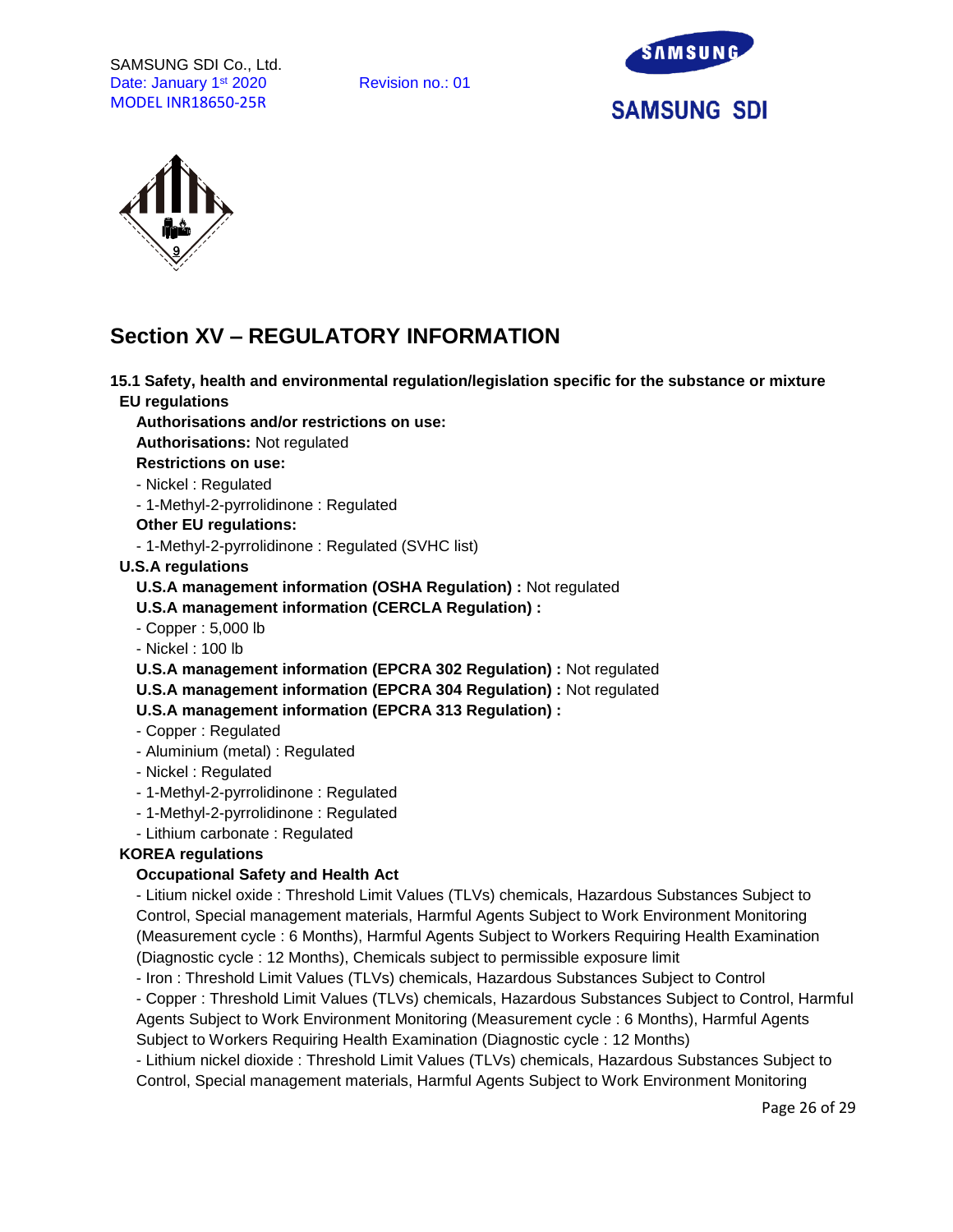

(Measurement cycle : 6 Months), Harmful Agents Subject to Workers Requiring Health Examination (Diagnostic cycle : 12 Months), Chemicals subject to permissible exposure limit

- Aluminium : Threshold Limit Values (TLVs) chemicals, Hazardous Substances Subject to Control, Harmful Agents Subject to Work Environment Monitoring (Measurement cycle : 6 Months), Harmful Agents Subject to Workers Requiring Health Examination (Diagnostic cycle : 12 Months)

- Cobalt lithium dioxide : Threshold Limit Values (TLVs) chemicals, Hazardous Substances Subject to Control, Harmful Agents Subject to Work Environment Monitoring (Measurement cycle : 6 Months), Harmful Agents Subject to Workers Requiring Health Examination (Diagnostic cycle : 12 Months)

- Lithium Manganese (III,IV) oxide : Threshold Limit Values (TLVs) chemicals, Hazardous Substances Subject to Control, Harmful Agents Subject to Work Environment Monitoring (Measurement cycle : 6 Months), Harmful Agents Subject to Workers Requiring Health Examination (Diagnostic cycle : 12 Months)

- Graphite : Threshold Limit Values (TLVs) chemicals, Harmful Agents Subject to Work Environment Monitoring (Measurement cycle : 6 Months), Harmful Agents Subject to Workers Requiring Health Examination (Diagnostic cycle : 12 Months)

- Nickel : Threshold Limit Values (TLVs) chemicals, Hazardous Substances Subject to Control, Special management materials, Harmful Agents Subject to Work Environment Monitoring (Measurement cycle : 6 Months), Harmful Agents Subject to Workers Requiring Health Examination (Diagnostic cycle : 12 Months), Chemicals subject to permissible exposure limit

- Nickel sulphide : Threshold Limit Values (TLVs) chemicals, Hazardous Substances Subject to Control, Harmful Agents Subject to Work Environment Monitoring (Measurement cycle : 6 Months), Harmful Agents Subject to Workers Requiring Health Examination (Diagnostic cycle : 12 Months), Chemical substance subject to authorization

- Silicon : Threshold Limit Values (TLVs) chemicals

- Carbon black : Threshold Limit Values (TLVs) chemicals

# **Chemicals Control Act**

- 1-methyl-2-pyrrolidone : Toxic chemicals (2014-1-700, 0.3%)

- Nickel sulphide : Toxic chemicals (97-1-130, 0.1%)

# - Succinonitrile : Toxic chemicals (2018-1-816, 25%)

# **Safety Control of Dangerous Substances Act**

- Carbon : Non-dangerous goods
- Iron : Iron content class 2, 500 kg
- Copper : Non-dangerous goods
- Aluminium : Metal powder class 2, 500 kg
- Dimethyl carbonate : Petroleum class 4-1 (non-water soluble liquid), 200ℓ
- Lithium Manganese (III,IV) oxide : Non-dangerous goods
- Ethylene carbonate : Non-dangerous goods
- Nickel : Non-dangerous goods
- 1-methyl-2-pyrrolidone : Petroleum class 4-3 (water soluble liquid),4,000ℓ
- Silicon : Metal powder class 2, 500 kg
- Trade secret 2 : Petroleum class 4-3 (non-water soluble liquid), 2000ℓ
- Lithium carbonate : Non-dangerous goods
- Carbon black : Non-dangerous goods
- Carboxymethyl cellulose sodium salt : Non-dangerous goods

#### **Wastes Control Act**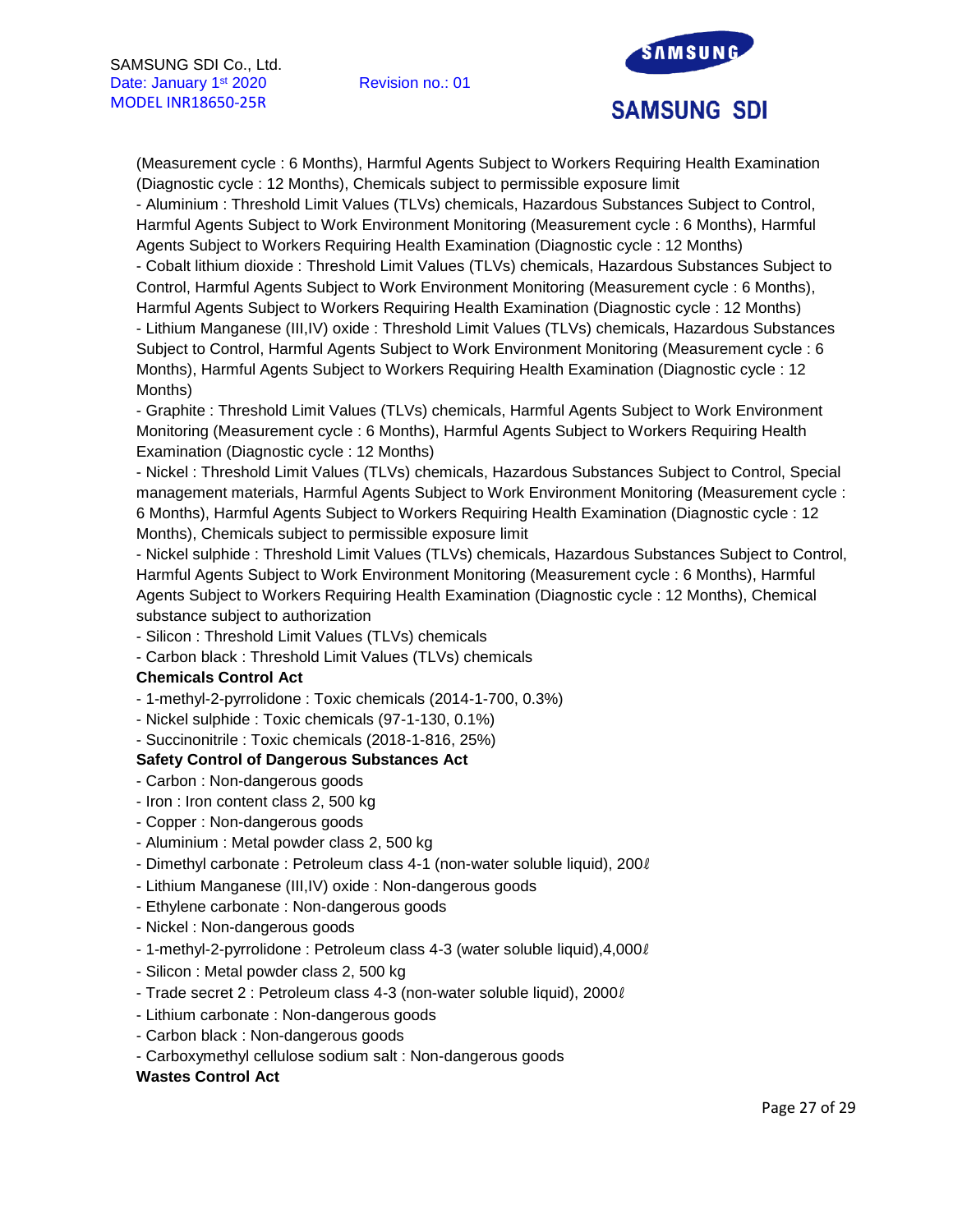

- 1-methyl-2-pyrrolidone : Controlled wastes (Wastes toxic chemicals)
- Nickel sulphide : Controlled wastes Wastes toxic chemicals)
- Succinonitrile : Controlled wastes Wastes toxic chemicals)

# **External information :**

**Substance of Roterdame Protocol :** Not regulated **Substance of Stockholme Protocol :** Not regulated **Substance of Montreal Protocol :** Not regulated

# **15.2 Chemical safety assessment :**

- No chemical safety assessment has been carried out for this product by the supplier.

# **Section XVI – OTHER INFORMATION EU**

| Product safety data sheet for PA0001N0006A/PA0001N0007A/PA001N0008A prepared in accordance      |
|-------------------------------------------------------------------------------------------------|
| with Regulation (EU) 2015/830 (REACH), Annex II, and OSHA 29 CFR 1910.1200                      |
| 16.1 Indication of changes                                                                      |
| Date Updated: 01 Feb. 2019                                                                      |
| Version: Rev. 00                                                                                |
| 16.2 Abbreviations and acronyms                                                                 |
| <b>ACGIH</b> = American Conference of Government Industrial Hygienists                          |
| CLP = Classification Labelling Packaging Regulation; Regulation (EC) No 1272/2008               |
| <b>CAS No.</b> = Chemical Abstracts Service number                                              |
| <b>DMEL</b> = Derived Minimal Effect Levels                                                     |
| <b>DNEL</b> = Derived No Effect Level                                                           |
| <b>EC Number</b> = EINECS and ELINCS Number (see also EINECS and ELINCS)                        |
| $EU = European Union$                                                                           |
| <b>IARC</b> = International Agency for Research on Cancer                                       |
| <b>ISHL</b> = Industrial Safety & Health Law                                                    |
| <b>NIOSH</b> = National Institute for Occupational Safety & Health                              |
| <b>NTP</b> = National Toxicology Program                                                        |
| <b>OSHA</b> = European Agency for Safety and Health at work                                     |
| <b>PBT</b> = Persistent, Bioaccumulative and Toxic substance                                    |
| <b>PNEC(s)</b> = Predicted No Effect Concentration(s)                                           |
| REACH = Registration, Evaluation, Authorisation and Restriction of Chemicals Regulation (EC) No |
| 453/2010                                                                                        |
| <b>STP</b> = Sewage Treatment Plant                                                             |
| <b>SVHC</b> = Substances of Very High Concern                                                   |
| vPvB = Very Persistent and Very Bioaccumulative                                                 |
| $UN = United Nations$                                                                           |
| <b>MARPOL</b> = International Convention for the Prevention of Pollution from Ships (IMO)       |
| <b>IBC</b> = Intermediate Bulk Container                                                        |
| <b>CERCLA</b> = Comprehensive Environmental Response, Compensation & Liability Act (US)         |
| <b>EPCRA</b> = Emergency Planning and Community Right-to-Know Act (US)                          |